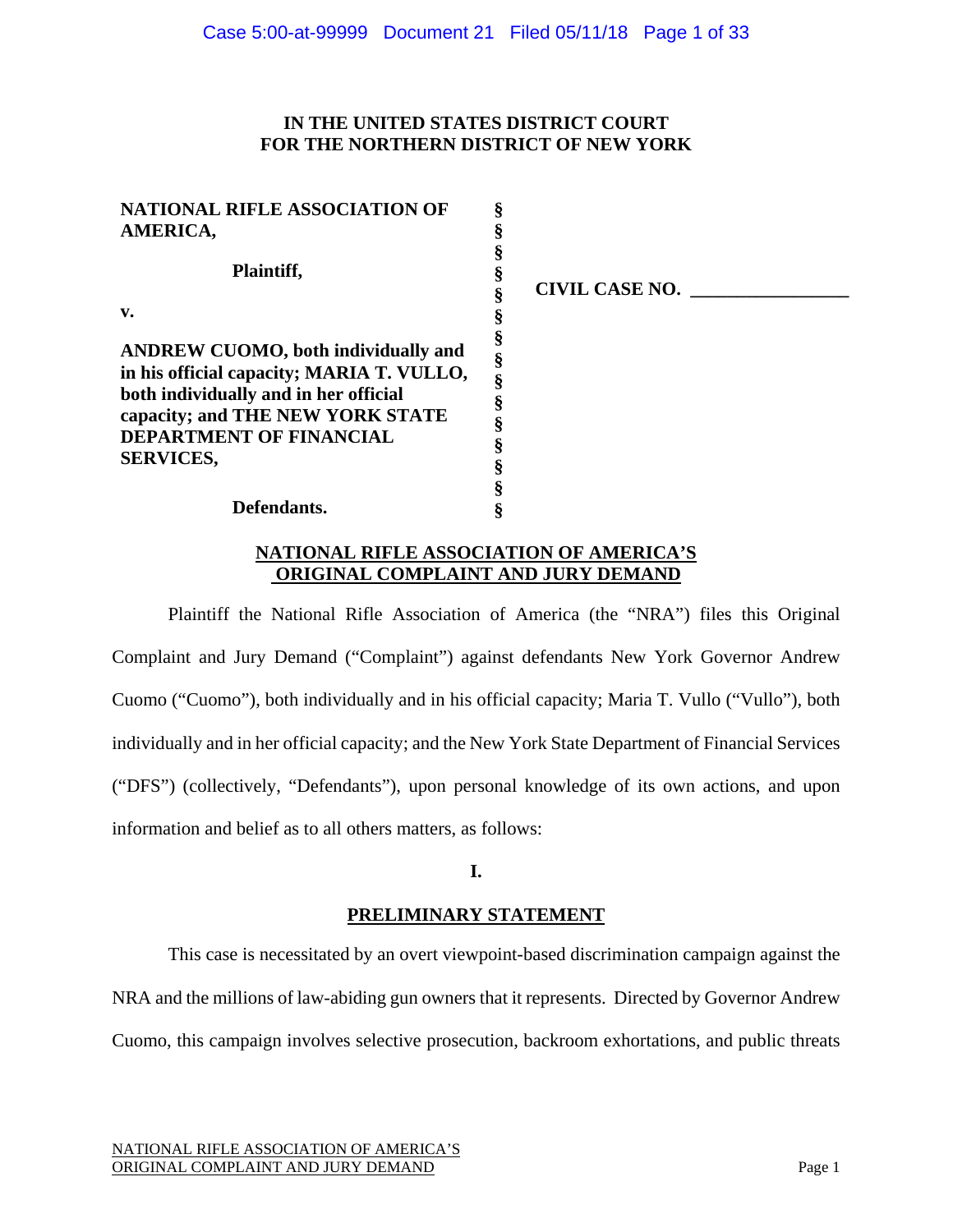#### Case 5:00-at-99999 Document 21 Filed 05/11/18 Page 2 of 33

with a singular goal – to deprive the NRA and its constituents of their First Amendment right to speak freely about gun-related issues and defend the Second Amendment.

The foundation of Defendants' selective-enforcement and retaliation campaign is a series of threats to financial institutions that DFS, an agency created to ensure the integrity of financial markets after the 2008 credit crisis, will exercise its extensive regulatory power against entities that fail to sever ties with the NRA. To effect their sweeping agenda, Defendants issued public demands that put DFS-regulated institutions on notice to "discontinue[] their arrangements with the NRA" and other "gun promotion organizations" if they planned to do business in New York.

At the same time, Defendants engaged in back-channel communications to reinforce their intended purpose. Simply put, Defendants made it clear to banks and insurers that it is bad business in New York to do business with the NRA.

As a direct result of this coercion, multiple firms have succumbed to Defendants' demands and entered into consent orders with DFS that compel them to terminate longstanding, beneficial business relationships with the NRA, both in New York and elsewhere. Tellingly, several provisions in the orders bear no relation to any ostensible regulatory infraction. Instead, the orders prohibit lawful commercial speech for no reason other than that it carries the NRA brand.

Absent injunctive relief, Defendants' blacklisting campaign will continue to damage the NRA and its members, as well as endanger the free speech and association rights guaranteed by the constitutions of the United States and the State of New York. It is well-settled that viewpoint discrimination applied through "threat[s] of invoking legal sanctions and other means of coercion, persuasion, and intimidation" violates the Constitution where, as here, such measures chill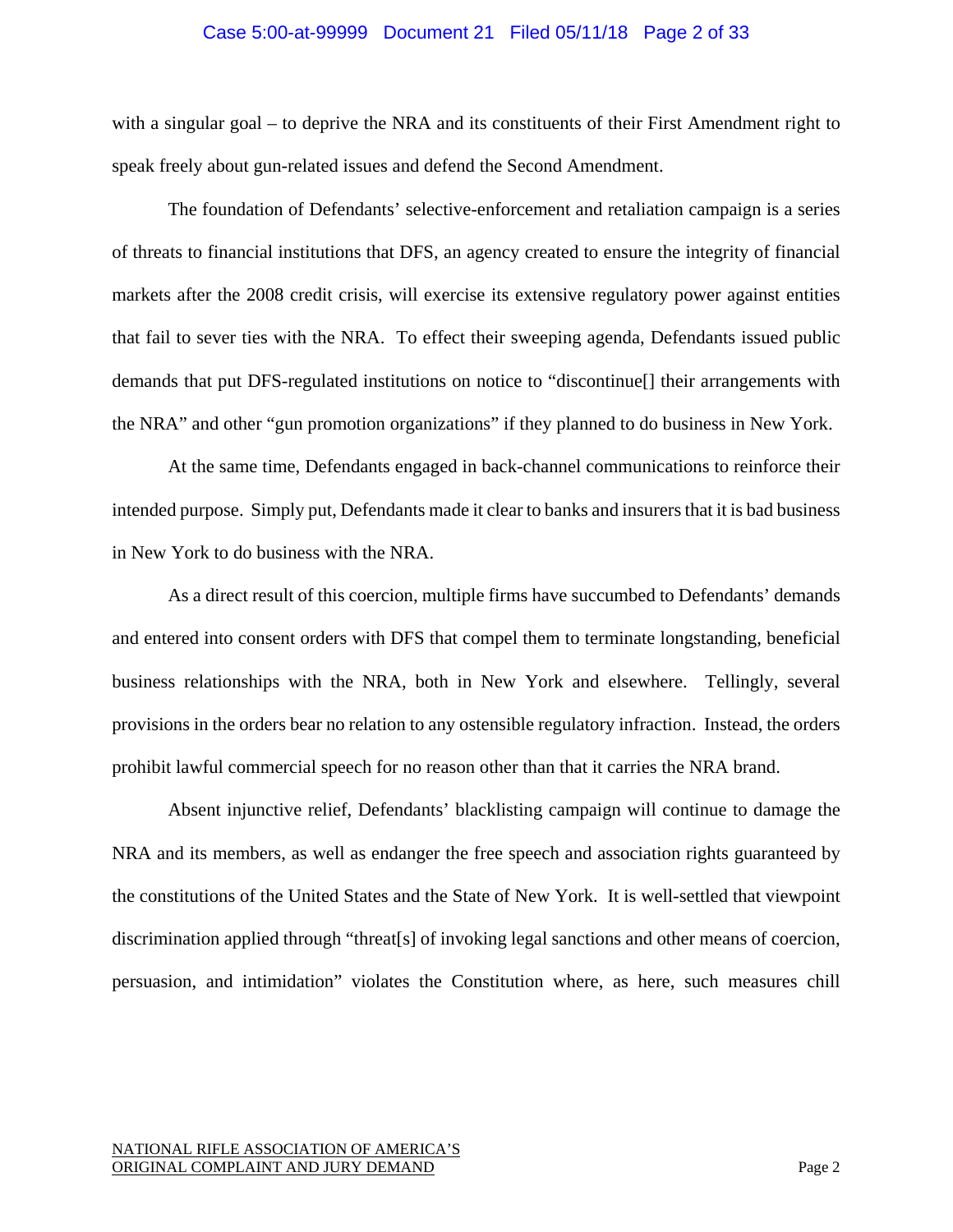#### Case 5:00-at-99999 Document 21 Filed 05/11/18 Page 3 of 33

protected First Amendment activities.<sup>1</sup> Defendants' *de facto* censorship scheme cannot survive judicial scrutiny. Nor should it.

### **II.**

#### **PARTIES**

1. Plaintiff the National Rifle Association of America is a nonprofit corporation organized under the laws of the State of New York with its principal place of business in Fairfax, Virginia. The NRA is America's leading provider of gun-safety and marksmanship education for civilians and law enforcement. It is also the foremost defender of the Second Amendment to the United States Constitution.The NRA has over five million members, and its programs reach millions more.

2. Defendant New York State Department of Financial Services is an agency of the State of New York that regulates financial services firms operating in New York in order to guard against financial crises and to protect New York consumers and markets from fraud. DFS has a regional office at One Commerce Plaza, Albany, New York 12257. Its main office is located at One State Street, New York, New York 10004-1511. It regulates more than 1,400 insurance companies with assets in excess of \$4.3 trillion, including 200 life insurers, 1,100 property casualty insurers, and 100 health insurance companies. DFS also regulates over 1,900 banking and other financial institutions with assets over \$2.9 trillion.

3. Defendant Maria T. Vullo is the Superintendent of the New York State Department of Financial Services and, at all times relevant to the Complaint, was acting under color of state law. Her principal place of business is One State Street, New York, New York 10004-1511. Vullo is sued in her individual and official capacities.

 <sup>1</sup> *See, e.g.*, *Bantam Books, Inc. v. Sullivan*, 372 U.S. 58, 72 (1963).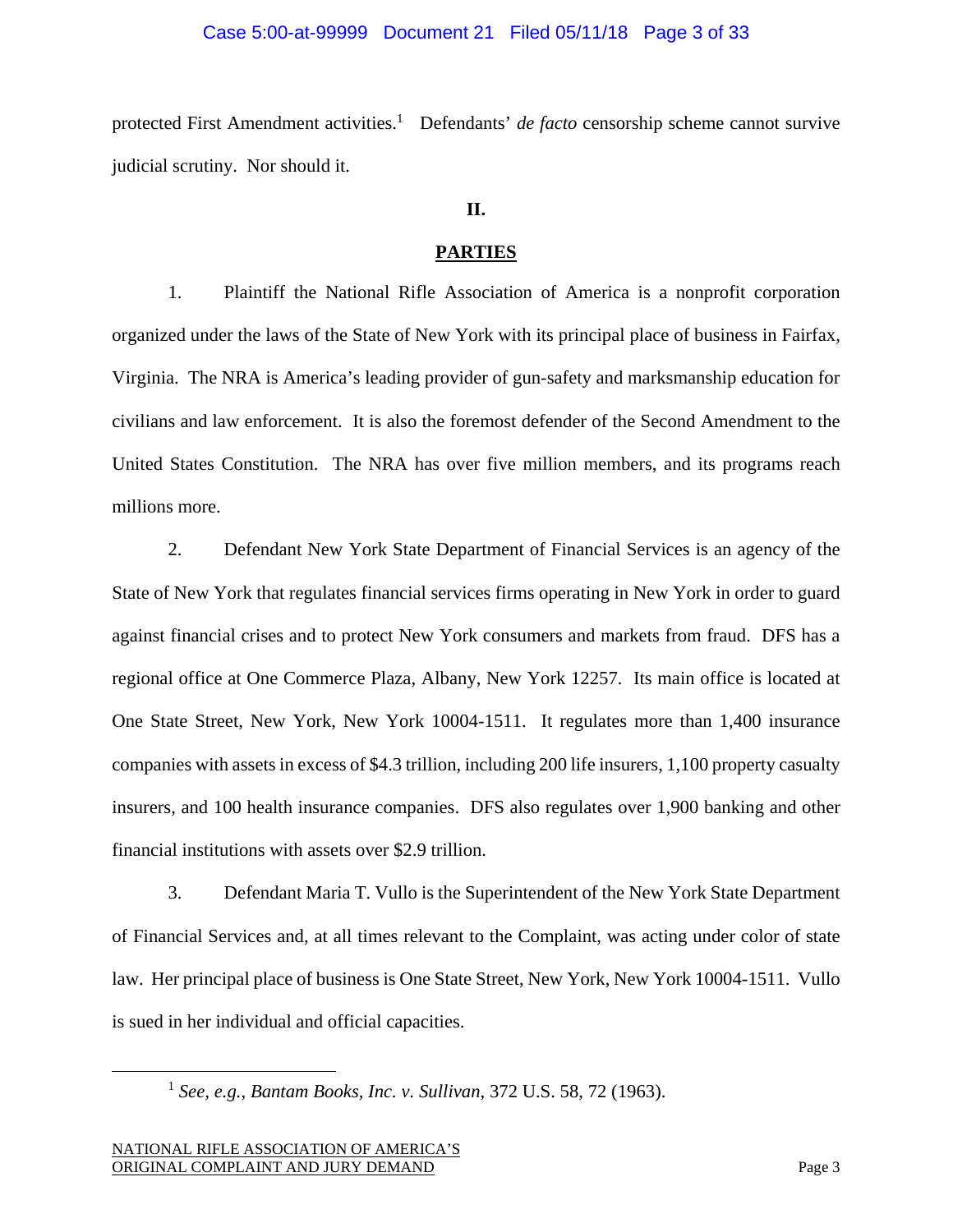#### Case 5:00-at-99999 Document 21 Filed 05/11/18 Page 4 of 33

4. Defendant Andrew Cuomo is the Governor of the State of New York and, at all times relevant to the Complaint, was acting under color of state law. His principal place of business is The State Capitol Building, Albany, New York 12224. Cuomo is sued in his individual and official capacities.

## **III.**

#### **JURISDICTION AND VENUE**

5. Pursuant to 28 U.S.C. § 1331, the Court has subject matter jurisdiction over the claims asserted in this action because this action involves claims based on the First and Fourteenth Amendments to the United States Constitution (U.S. Const. amend. I, XIV), and because the action seeks to prevent state officials from interfering with federal rights. Further, subject matter jurisdiction is conferred on this Court by 28 U.S.C. § 1343(a)(3) because this action is brought to redress deprivations under color of state law of rights, privileges, and immunities secured by the United States Constitution. This Court has supplemental jurisdiction over all state-law claims asserted in this action under 28 U.S.C. § 1367.

6. Pursuant to 28 U.S.C. § 1391(b), venue is properly vested in this Court because defendant Cuomo resides in this judicial district.

7. There is a present and actual controversy between the parties.

8. The relief requested is authorized pursuant to 28 U.S.C. § 1343(a)(4) (recover damages or equitable relief or any other such relief for the protection of civil rights), 28 U.S.C. § 1651(a) (injunctive relief), 28 U.S.C. §§ 2201 and 2202 (declaratory and other appropriate relief), 42 U.S.C. § 1983 (deprivation of rights, privileges, and immunities secured by the Constitution), and 42 U.S.C. § 1988 (award of attorneys' fees and costs).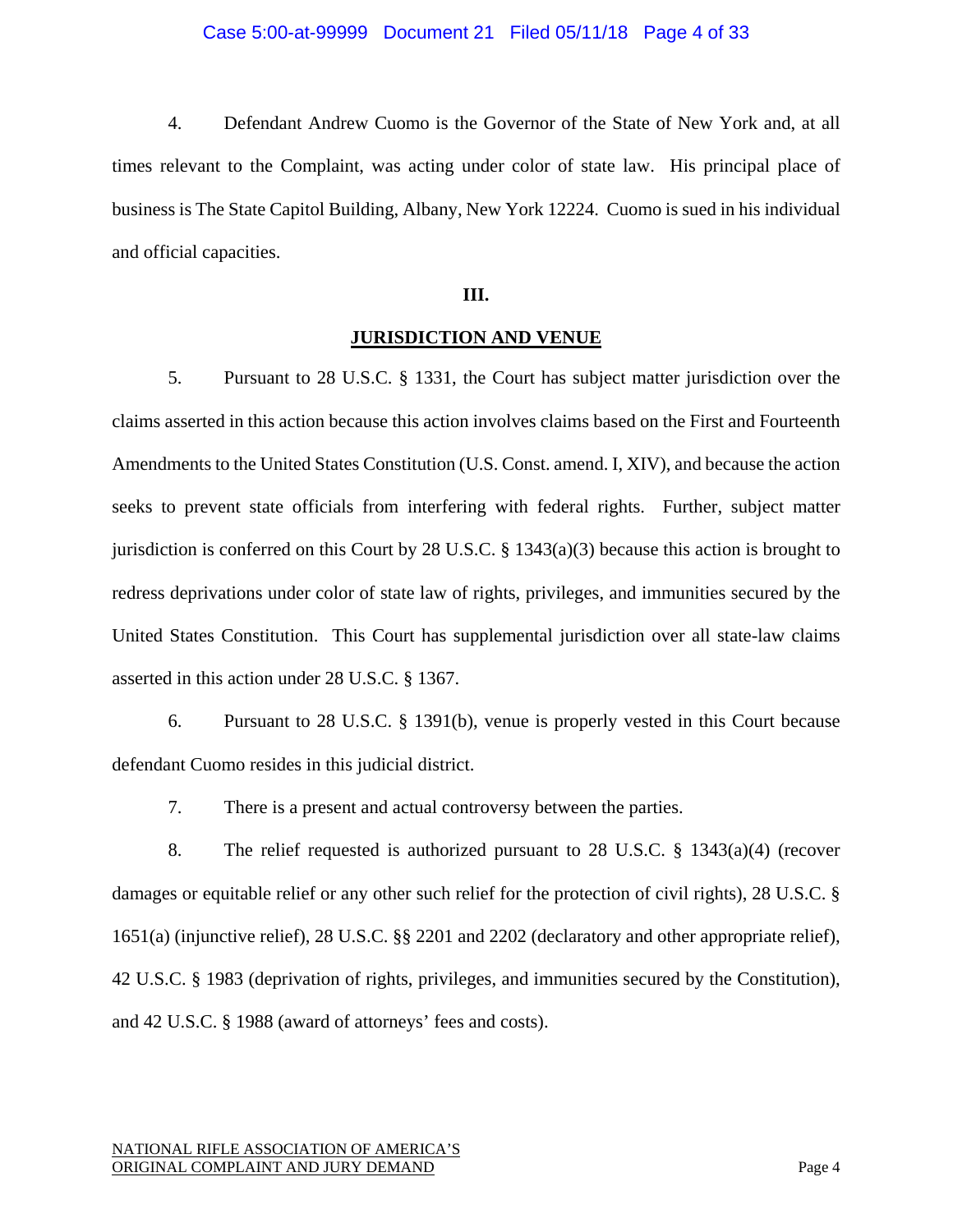## **IV.**

# **STATEMENT OF RELEVANT FACTS**

# **A. The NRA: History Of Dedicated Support For Gun Safety And A Commitment To Core Political Speech.**

9. After the Civil War, two Union Army officers created a private association to promote marksmanship among the citizenry. The officers believed that the war would have ended significantly sooner if the northern troops had been able to shoot as well as the Confederate soldiers. They obtained a charter from the State of New York in November of 1871; thereafter, the National Rifle Association built a proud legacy in the State of New York.

10. From the NRA's inception, it received praise from the State of New York for its many public contributions. In 1872, the New York State legislature and the NRA jointly dedicated funds for the creation of a rifle range on Creed Farm, in what is now Queens Village, Queens, New York. For many decades, the NRA partnered with the State to advance firearms safety, education, conservation, and other laudable public policy goals. For example, when New York City public schools sought to educate boys in marksmanship and gun safety, NRA co-founder Gen. George Wingate designed and headed the resulting Public Schools Athletic League (PSAL) marksmanship program.<sup>2</sup> Likewise, in 1949, the NRA worked with the State of New York to create the nation's first hunter education program. Similar courses were subsequently adopted by state fish and game departments across the country and in Canada, and make hunting among the safest sports in existence.

 <sup>2</sup> *See e.g.*, STEVEN A. RIESS, SPORTS IN AMERICA FROM COLONIAL TIMES TO THE TWENTY-FIRST CENTURY: AN ENCYCLOPEDIA 736 (Steven A. Riess ed., 2015); ROBERT PRUTER, THE RISE OF AMERICAN HIGH SCHOOL SPORTS AND THE SEARCH FOR CONTROL, 1880-1930 122 (1st ed. 2013); Robert Pruter, *Boys Rifle Marksmanship*, ILLINOIS HIGH SCHOOL ASSOCIATION, http://www.ihsa.org/archive/hstoric/marksmanship\_boys.htm?NOCACHE=5:53:58%20PM (last visited May 11, 2018).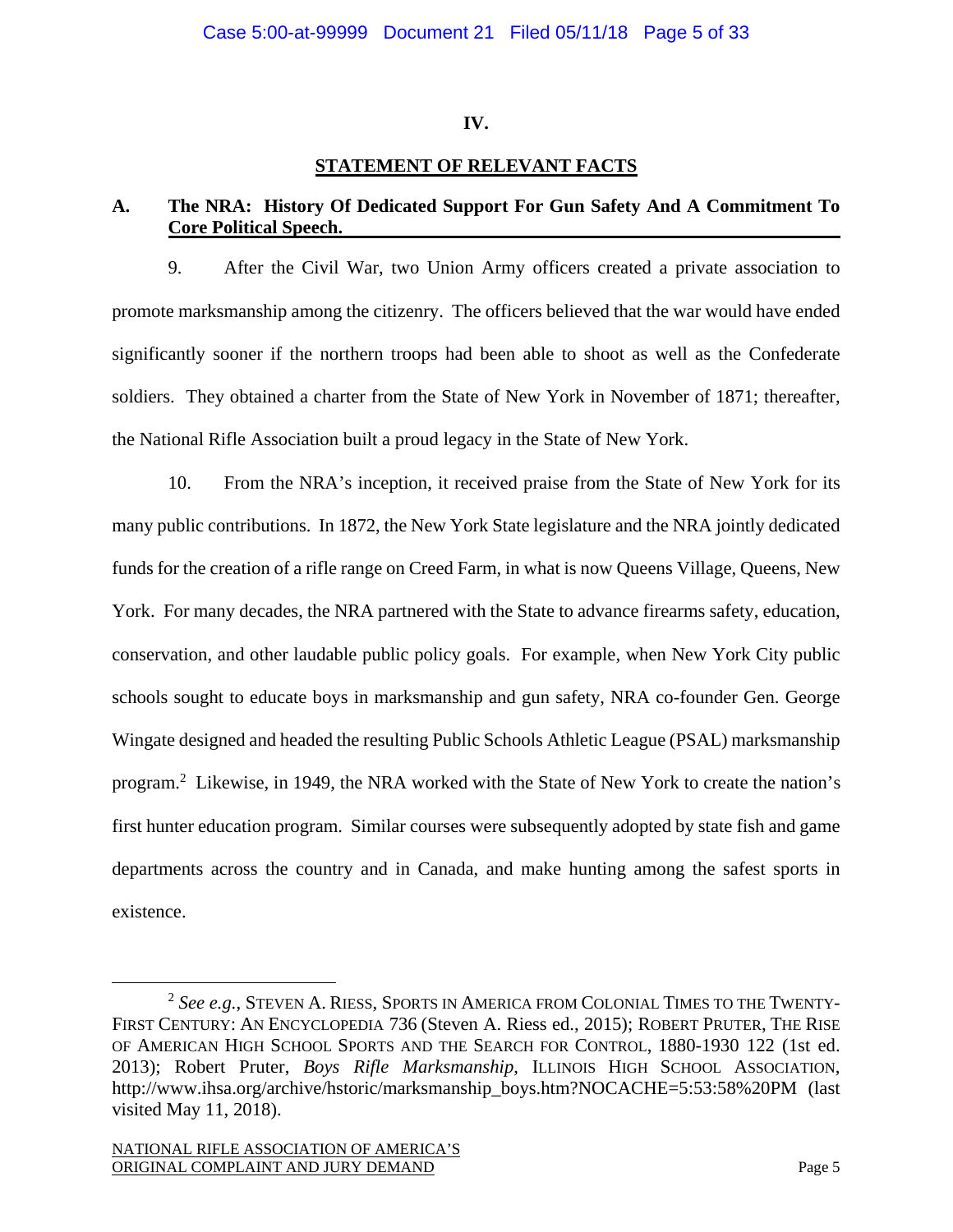### Case 5:00-at-99999 Document 21 Filed 05/11/18 Page 6 of 33

11. First among the "Purposes and Objectives" contained in the NRA's bylaws is "[t]o protect and defend the Constitution of the United States." Accordingly, political speech is a major purpose of the NRA. The NRA engages in extensive legislative advocacy to promote its purposes, as well as to vindicate the rights of its members and all Americans.

12. The NRA spends tens of millions of dollars annually distributing pamphlets, fact sheets, articles, electronic materials, and other literature to advocate for its view of the Second Amendment and to assist NRA members engaging in national, state, and local firearm dialogue. The NRA's direct mail, television, radio, and digital communications seek to educate the public about issues bearing on the Second Amendment, defend the NRA and its members against political and media attacks, and galvanize participation in the political process by NRA members and supporters.

13. To its critics, the NRA is best known as a "superlobby – one of the largest and most truly conservative lobbying organizations in the country," able to mobilize its millions of members in concerted efforts to protect the Second Amendment rights of all Americans.<sup>3</sup> Of course, the NRA's letter-writing campaigns, peaceable public gatherings, and other grassroots "lobbying" activities constitute precisely the type of political speech which rests "[a]t the core of the First Amendment."<sup>4</sup>

 $\overline{\phantom{a}}$  3 Christina Robb, *HANDGUNS AND THE AMERICAN PSYCHE THE ATTEMPTED ASSASSINATION OF A PRESIDENT BRINGS THE ISSUE INTO SHARP FOCUS ONCE AGAIN. HANDGUNS – WHAT DO THEY MEAN TO AMERICANS? TO THE NRA, THEY ARE A SYMBOL OF FREEDOM; TO THOSE FRIGHTENED OF CRIME, THEY REPRESENT SAFETY – EVEN IF THE OWNER DOESN'T KNOW HOW TO USE THEM; TO GUN CONTROL ADVOCATES, THEY ARE SYMBOLS OF ULTIMATE* EVIL., BOSTON GLOBE, 1981 WLNR 68847 (June 7, 1981).

<sup>4</sup> *See, e.g., Brown v. Hartlage*, 456 U.S. 45, 52 (1982).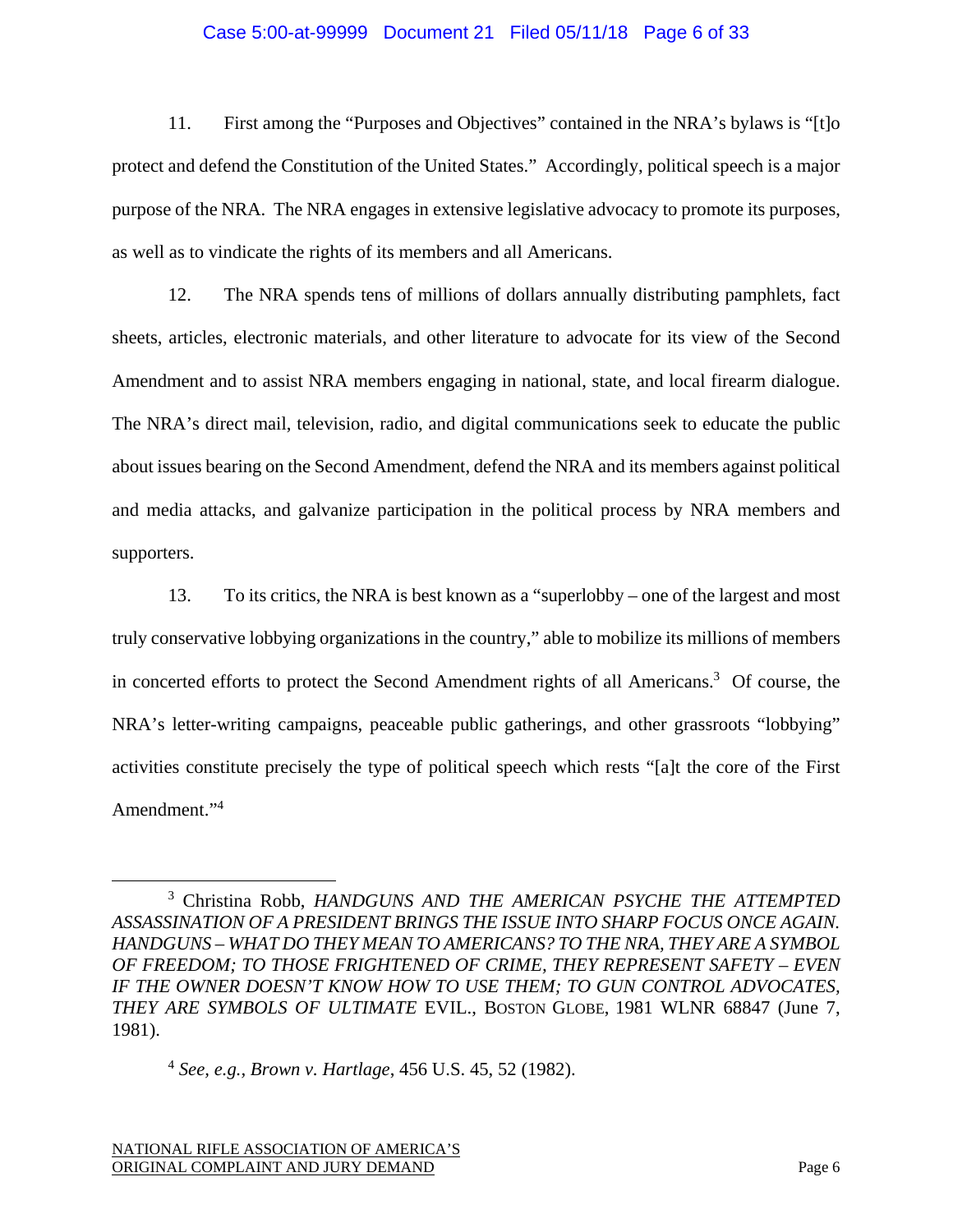## **B. Cuomo's Political Vendetta Against The NRA.**

14. Andrew Cuomo has criticized the political speech and influence of "Second Amendment types"<sup>5</sup> generally, and the NRA specifically, for decades. Moreover, Cuomo has a history of abusing his regulatory power to retaliate against his political opponents on gun control issues.

15. The son of former Governor Mario Cuomo, Andrew Cuomo is a political opportunist who has consistently sought to gain political capital by attacking the NRA. During his tenure as Housing and Urban Development ("HUD") Secretary in the 1990s, Cuomo coordinated a campaign of lawsuits (nearly all dismissed) against gunmakers that purported to hold them liable for crimes committed in public housing projects using illegally obtained firearms. Cuomo admitted that his real aim was to coerce, via settlement, the "voluntary" industrywide adoption of certain equipment and sale restrictions, and warned that any manufacturer who refused to settle would suffer "death by a thousand cuts."6 Decried by even gun-control supporters as "wrong" and

 $\frac{1}{5}$  $5$  On February 15, 2018, Cuomo appeared on the MSNBC program "The Beat," where he discussed championing legislation that some believed "trampled the Second Amendment." YOUTUBE, Gov. *Andrew Cuomo On Background Checks: "Bunch Of Boloney" | The Beat With Ari Melber | MSNBC*, https://www.youtube.com/watch?v=Tz8X07fZ39o (last visited May 7, 2018). However, Cuomo lamented that his "favorability rating" had dropped thereafter due to "backlash from conservatives and Second Amendment types." *Id.*

<sup>6</sup> Bill McAllister, *Gun Industry Rejects Settlement Effort*, THE DENVER POST (Feb. 1, 2000), http://www.wagc.com/gun-industry-rejects-settlement-effort/.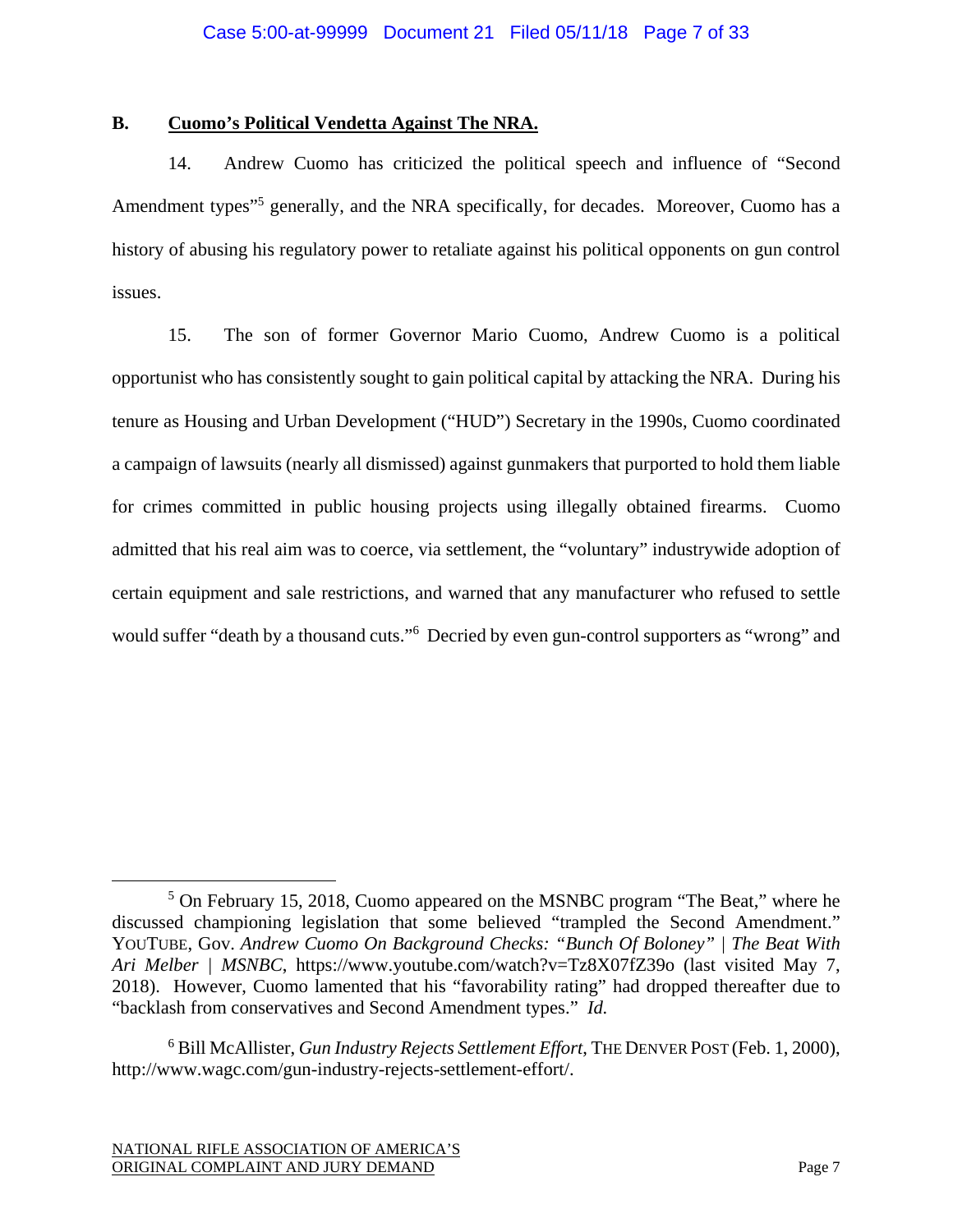### Case 5:00-at-99999 Document 21 Filed 05/11/18 Page 8 of 33

an abuse of agency authority, $\frac{7}{1}$  the Cuomo campaign failed after the NRA and other pro-gun groups organized legislative and grassroots opposition.8

16. Cuomo blamed "gun lobby extremists" for the collapse of his efforts at HUD.<sup>9</sup> At a press conference on June 20, 2000, he referred to gun-rights supporters as "the enemy," and announced a blueprint for defeating the NRA and its allies that would emphasize the use of state and municipal retaliatory authority: "If we engage the enemy in Washington we will lose. They will beat us in this town. They are too strong in this town. Their fortress is within the Beltway. We're going to beat them state by state, community by community."<sup>10</sup>

17. As governor of New York, Cuomo has loudly supported the enactment of some of the nation's harshest gun-control laws.<sup>11</sup> But rather than debate opponents of his anti-gun

<sup>8</sup> *See, e.g.*, *House Blocks Money For Gun Pact*, CBS NEWS (June 21, 2000, 11:58 PM), https://www.cbsnews.com/news/house-blocks-money-for-gun-pact/.

<sup>9</sup> *HUD Archives: News Releases, HUD No. 00-150, COMMUNITIES FOR SAFER GUNS COALITION JOINS CUOMO IN CRITICIZING EFFORT IN CONGRESS TO KILL THE COALITION*, U.S. DEP'T OF HOUS. AND URBAN DEV. (June 27, 2000, archived Dec. 13, 2009).

<sup>10</sup> *Remarks by Secretary Andrew Cuomo Handgun Control, Inc, Washington, D.C. Tuesday, June 20, 2000*, U.S. DEP'T OF HOUS. AND URBAN DEV. (Jan. 20, 2009), https://archives.hud.gov/remarks/cuomo/speeches/handguncontrl.cfm.

<sup>11</sup> *See, e.g.*, Teri Weaver, *Judge: NY must release Safe Act stats from assault weapons registry*, SYRACUSE (May 7, 2015, 9:09 PM),

 <sup>7</sup>  $<sup>7</sup>$  In an editorial dated December 17, 1999, the Washington Post described the Cuomo</sup> campaign as "disquieting even for those who, like us, strongly support rigorous controls on handguns." *The HUD Gun Suit*, THE WASHINGTON POST (Dec. 17, 1999), https://www.washingtonpost.com/archive/opinions/1999/12/17/the-hud-gun-suit/48ee0a45-18da-4e8d-9b86-b9512172ae09/?utm\_term=.9a74ce83f538. Anticipating themes that would continue to characterize Cuomo's gun-control efforts over the next nineteen years, the editorial board stated that "it . . . seems wrong for an agency of the federal government" to put "pressure on an industry . . . to achieve policy results the administration has not been able to achieve through normal legislation or regulation." *Id.*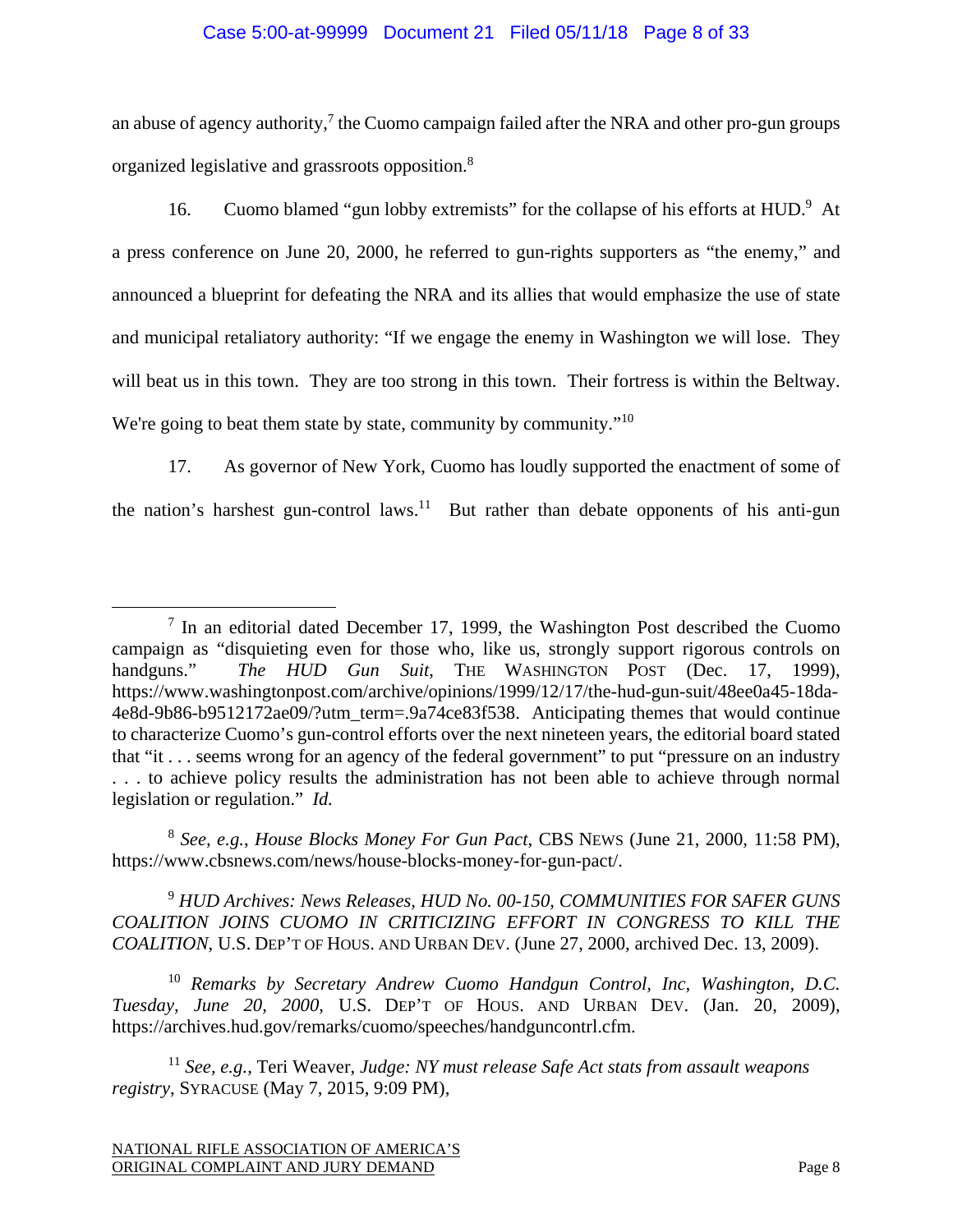### Case 5:00-at-99999 Document 21 Filed 05/11/18 Page 9 of 33

initiatives, he declared that conservative firearms advocates "have no place in the state of New York."<sup>12</sup> In particular, Cuomo has sought to banish "the enemy" from public discourse altogether, and remains dissatisfied with what he perceives to be the excessive political influence of "conservatives and the Second Amendment types."13

18. In truth, Cuomo bears distinct animus toward the NRA, which he accuses of exerting a "stifl[ing] . . . stranglehold" over national gun policy.<sup>14</sup> For Cuomo, weakening the political advocacy of the NRA is a career strategy.

# **C. Defendants Attempt To Chill The NRA's Political Speech In Support Of Americans' Second Amendment Rights.**

19. Against the backdrop of recent tragedies and a polarized public gun-control debate, Cuomo and the other Defendants have abused their authority in an effort to stifle the NRA's political advocacy and to retaliate against the NRA for the effectiveness of that advocacy.

20. Together with DFS Superintendent Vullo, Cuomo has used, and continues to use, state power to chill the political speech of the NRA and other "gun promotion" organizations by punishing financial institutions which do "business with NRA." To achieve this, Defendants draw

 $\overline{a}$ 

http://www.syracuse.com/news/index.ssf/2015/05/judge\_ny\_must\_release\_safe\_act\_data\_on\_ass ault\_weapons\_registry.html.

<sup>12</sup> Heather Long, *Conservatives aren't welcome in New York, according to Governor Cuomo*, THE GUARDIAN (Jan. 14, 2014, 8:49 AM), https://www.theguardian.com/commentisfree/2014/jan/24/governor-cuomo-conservatives-notwelcome-new-york.

<sup>13</sup> YOUTUBE, Gov. *Andrew Cuomo On Background Checks: "Bunch Of Boloney" | The Beat With Ari Melber | MSNBC*, https://www.youtube.com/watch?v=Tz8X07fZ39o (last visited May 7, 2018).

<sup>14</sup> Kenneth Lovett, *Exclusive: Cuomo fires back at Jeb Bush for 'stupid' and 'insensitive' gun tweet*, NY DAILY NEWS (Feb. 17, 2016), http://www.nydailynews.com/news/politics/cuomoblasts-jeb-stupid-insensitive-gun-tweet-article-1.2534528.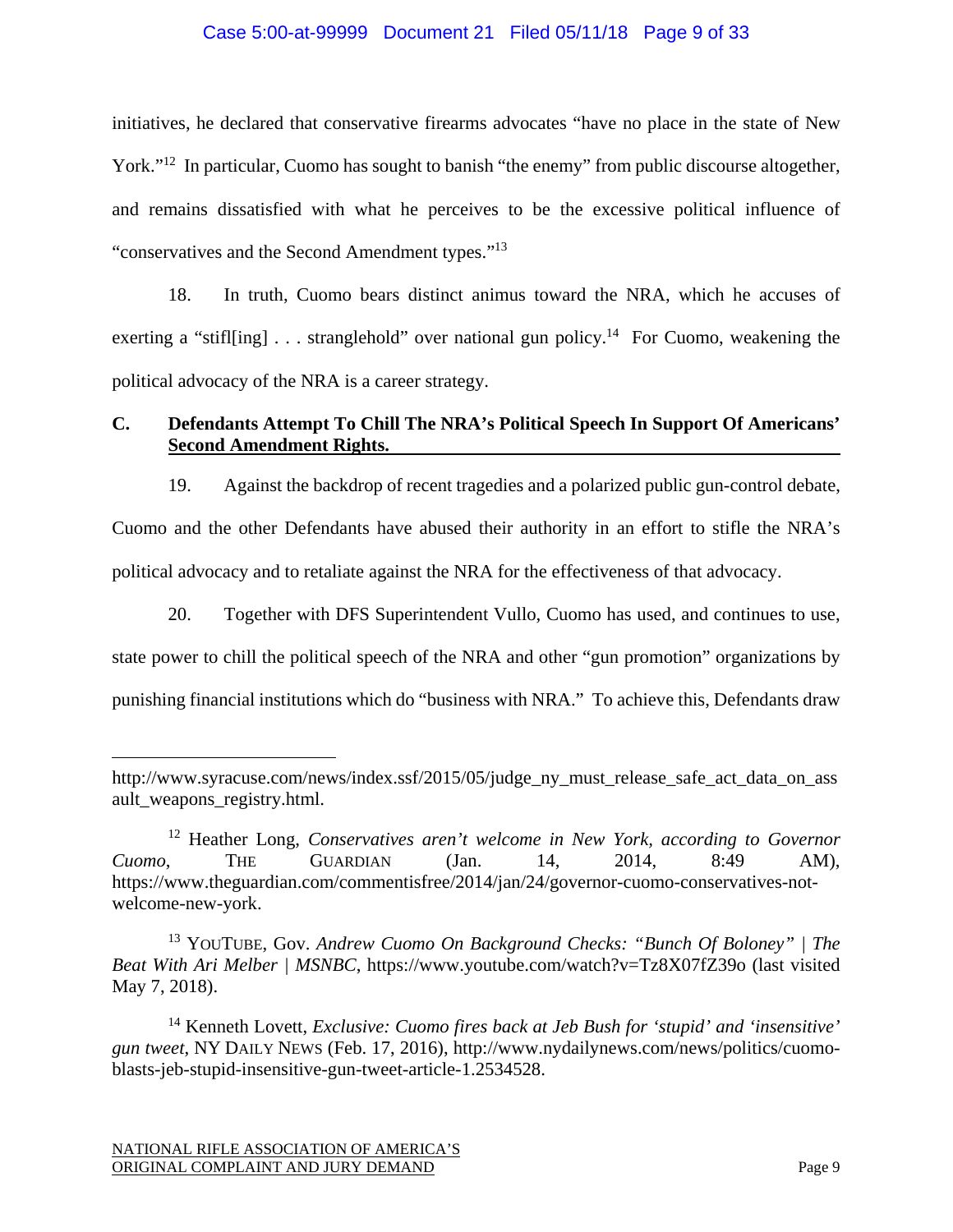# Case 5:00-at-99999 Document 21 Filed 05/11/18 Page 10 of 33

upon the formidable regulatory powers of DFS—an agency charged with ensuring the stability and integrity of New York's financial markets.

21. At Cuomo's behest, Vullo and DFS have threatened, and continue to threaten, regulated institutions with costly investigations and penalties should they fail to "discontinue[] . . . their arrangements with the NRA."15 And Defendants have already carried out some of these threats. Within a single week, DFS levied multi-million dollar fines against two insurance-industry firms that dared to do business with the NRA. Under intense scrutiny, both firms were coerced to terminate their business arrangements with the NRA and its members—including arrangements having nothing to do with the allegedly unlawful conduct cited by DFS.

22. A DFS press release publicizing one recent enforcement action makes clear the gravamen of Defendants' campaign: financial institutions regulated by DFS must refrain from "[e]ntering into any . . . agreement or arrangement," which "involv[es] the NRA, directly or indirectly"16—or face the consequences.

 <sup>15</sup> *GOVERNOR CUOMO DIRECTS DEPARTMENT OF FINANCIAL SERVICES TO URGE COMPANIES TO WEIGH REPUTATIONAL RISK OF BUSINESS TIES TO THE NRA AND SIMILAR ORGANIZATIONS*, N.Y. STATE GOVERNOR ANDREW M. CUOMO (Apr. 19, 2018), https://www.governor.ny.gov/news/governor-cuomo-directs-department-financial-services-urgecompanies-weigh-reputational-risk.

<sup>16</sup> *DFS FINES LOCKTON COMPANIES \$7 MILLION FOR UNDERWRITING NRA-BRANDED "CARRY GUARD" INSURANCE PROGRAM IN VIOLATION OF NEW YORK INSURANCE LAW*, N.Y. STATE DEP'T OF FIN. SERVS. (May 2, 2018), https://www.dfs.ny.gov/about/press/pr1805021.htm; *see also* DFS FINES CHUBB SUBSIDIARY ILLINOIS UNION INSURANCE COMPANY \$1.3 MILION FOR UNDERWRITING NRA-BRANDED "CARRY GUARD" INSURANCE PROGRAM IN VIOLATION OF NEW YORK INSURANCE LAW, N.Y. STATE DEP'T OF FIN. SERVS. (May 7, 2018), https://www.dfs.ny.gov/about/press/pr1805071.htm.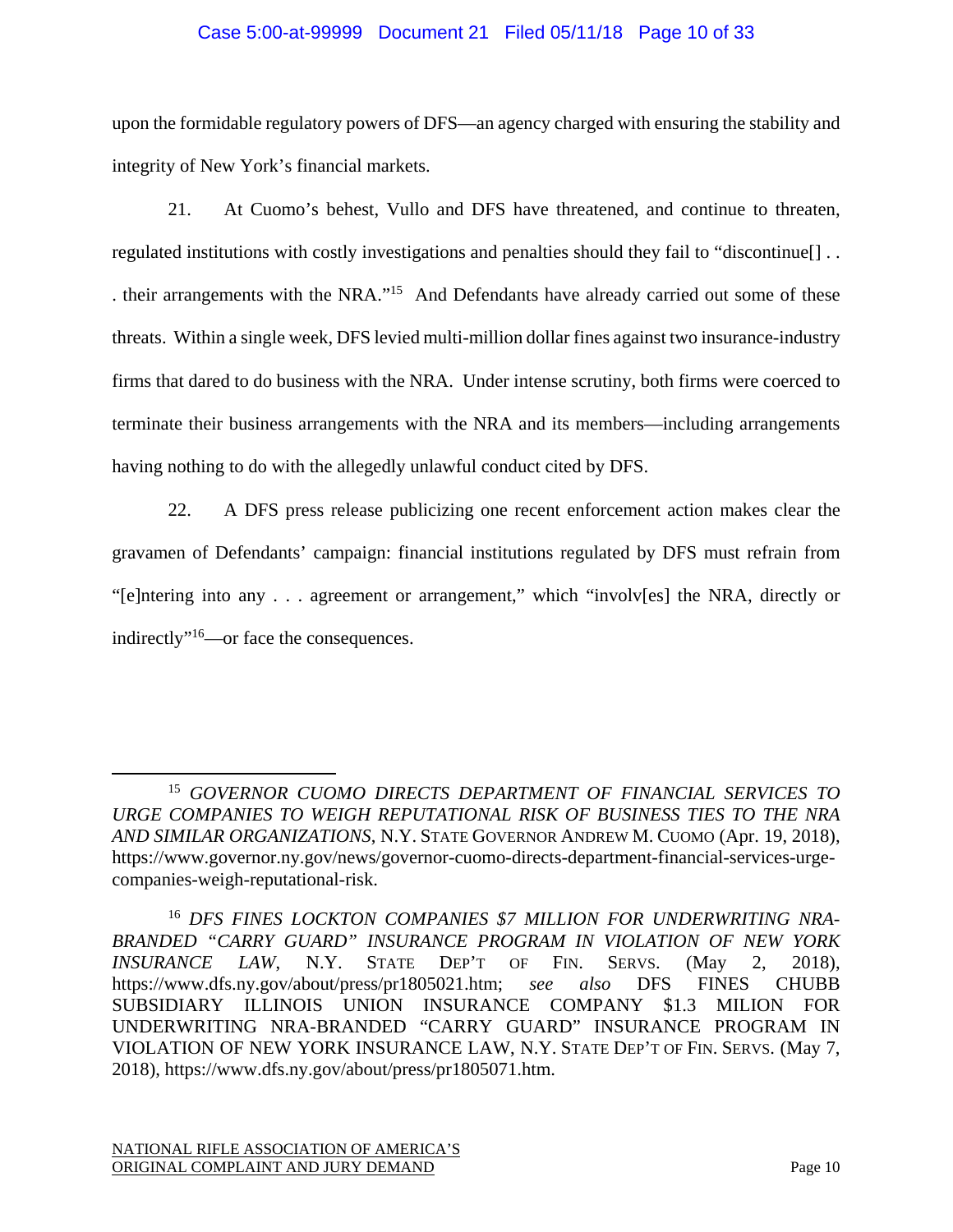## **1. DFS And Its Regulatory Mission.**

23. In 2011, as part of his state budget, Cuomo announced the merger of the New York State Insurance Department and the Banking Department to create DFS. The mandate of the new agency, which consolidated supervisory and enforcement powers previously vested in separate departments, is to "reform the regulation of financial services in New York to keep pace with the rapid and dynamic evolution of these industries, to guard against financial crises and to protect consumers and markets from fraud."17

24. DFS has broad regulatory powers, which encompass the ability to initiate civil and criminal investigations and enforcement actions. In addition, pursuant to Financial Services Law, Article 3, § 301, the DFS superintendent has the power to refer matters to the attorney general for criminal enforcement. The creation of an agency with such expansive prerogatives and capabilities "grab[bed] power and headlines," and the New York Times reported in 2015 that the first DFS superintendent, Benjamin Lawsky, was popularly caricatured as "the new sheriff of Wall Street" and an all-powerful monarch ("King Lawsky").<sup>18</sup>

25. New York Financial Services Law, Article 2, § 201, provides the superintendent of DFS with formidable authority to, among other things, "ensure the continued solvency, safety, [and] soundness" of banks and insurance companies.<sup>19</sup> Accordingly, DFS directives regarding

<sup>19</sup> New York Financial Services Law Article 2,  $\S 201$  ("Declaration of Policy").

<sup>17</sup> N.Y. STATE DEP'T OF FIN. SERVS. (Dec. 12, 2017), https://www.dfs.ny.gov/about/mission.htm.

<sup>18</sup> Jessica Silver-Greenberg and Ben Protess, *Benjamin Lawsky, Sheriff of Wall Street, Is Taking Off His Badge*, THE NEW YORK TIMES (May 20, 2015), https://www.nytimes.com/2015/05/21/business/dealbook/benjamin-lawsky-to-step-down-asnew-yorks-top-financial-regulator.html.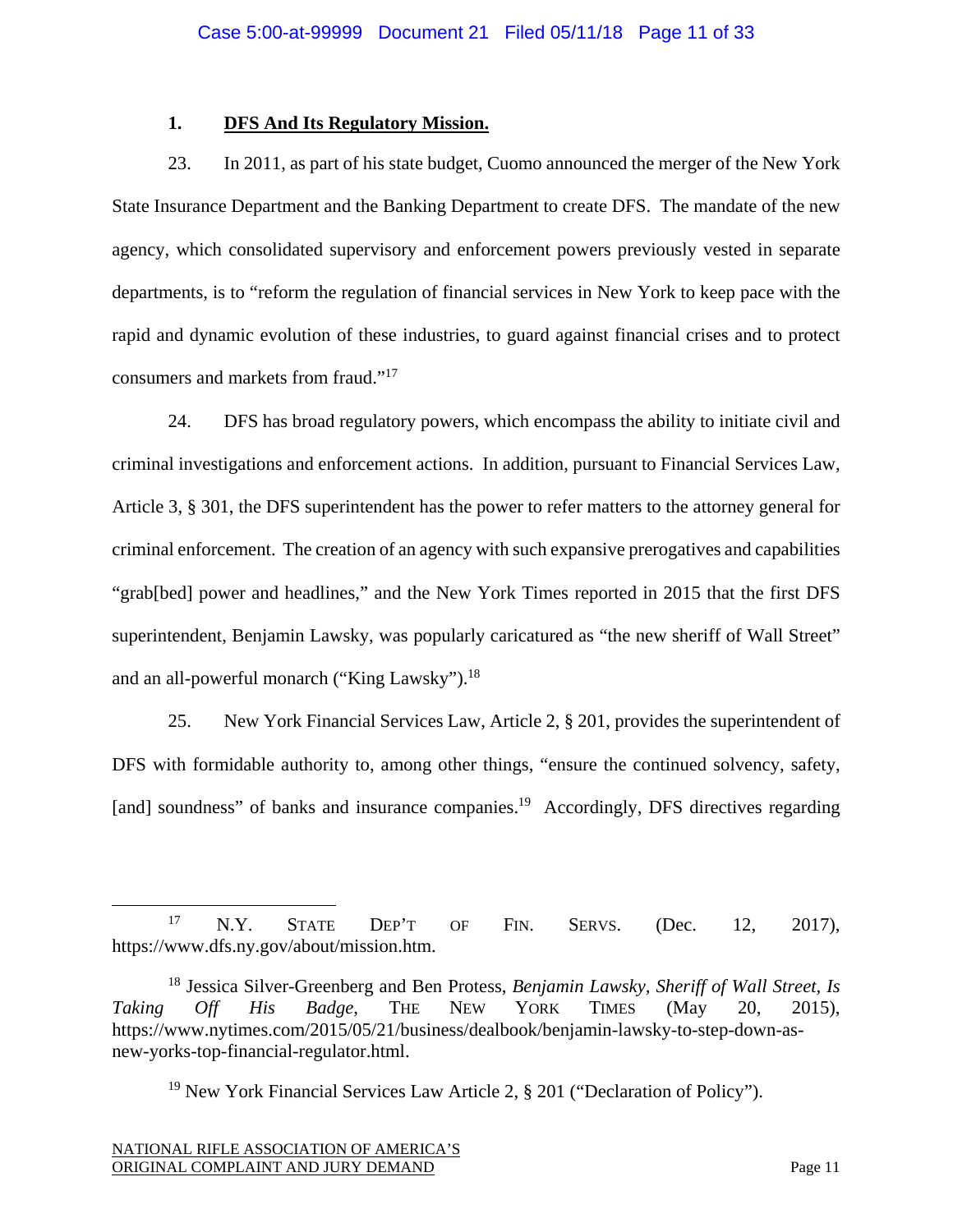### Case 5:00-at-99999 Document 21 Filed 05/11/18 Page 12 of 33

"risk management" must be taken seriously by financial institutions—as risk-management deficiencies can result in fines of hundreds of millions of dollars.

26. DFS's regulatory mandate does not include setting gun-control policy. Nor does any statute or other authority empower DFS to blacklist, from receipt of insurance or banking services, speakers with political viewpoints objectionable to the governor or DFS superintendent. In addition, DFS has no authority to engage in unlawful viewpoint discrimination with respect to commercial speech.

#### **2. NRA Member Insurance Programs.**

27. Like many affinity groups and organizations nationwide, the NRA seeks to make life, health, and other insurance coverage available to its members on affordable, tailored terms. To this end, the NRA contracted with multiple insurance-industry firms to develop, market, and underwrite insurance policies endorsed by the NRA. Pursuant to these arrangements, the NRA performs none of the functions of an insurer. It does lend its valuable logos, marks, and endorsements to insurance policies brokered and serviced by others. Such "affinity insurance plans" are common, and believed by many to be a suitable substitute for employer-based coverage.20

28. From 2000 onward, the NRA contracted with affiliates of the world's largest privately-held insurance broker, Lockton Companies, LLC (collectively with pertinent affiliates, "Lockton"), $^{21}$  for affinity-program brokerage and administration services. Lockton has provided

 <sup>20</sup> *See, e.g.,* Rachel Louise Ensign, *Affinity-Group Plans*, THE WALL STREET JOURNAL (Sept. 11, 2011), http://online.wsj.com/article/SB10001424053111904836104576563341686006336.html.

 $^{21}$  In particular, the NRA contracted with Lockton Affinity Series of Lockton Affinity, LLC (f/k/a Lockton Risk Services, Inc.) ("Lockton Affinity") and Kansas City Series of Lockton Companies, LLC ("Lockton KC").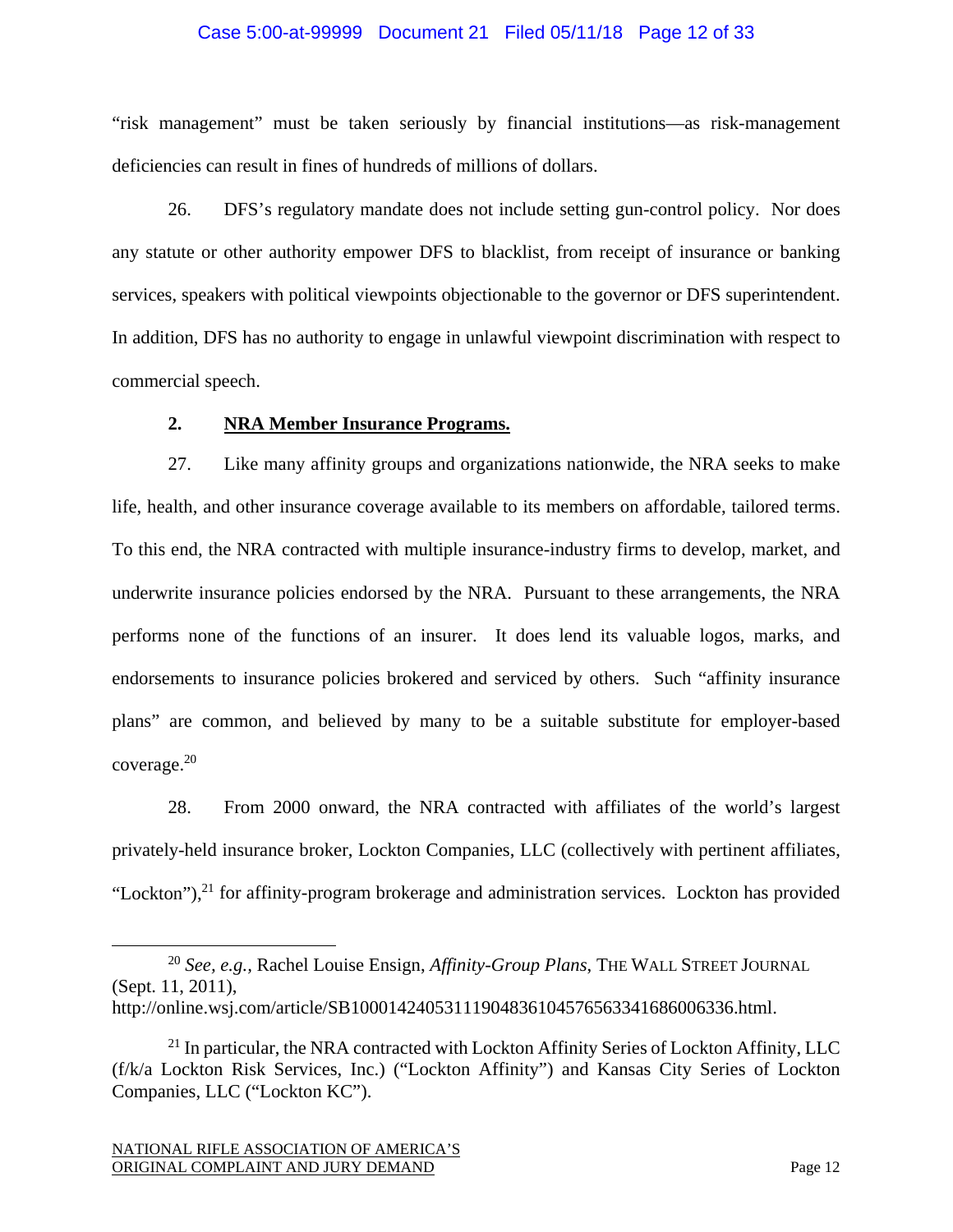#### Case 5:00-at-99999 Document 21 Filed 05/11/18 Page 13 of 33

services in the affinity-insurance market for decades, and caters to a wide array of industries and clients including franchises, professional and trade organizations, fraternal organizations, and common-cause groups such as the NRA. For roughly seventeen years, Lockton entities administered and marketed NRA-endorsed insurance in New York State and across the nation without incident.

29. The NRA-endorsed insurance programs administered by Lockton consist primarily of life, health, property, and casualty insurance that resemble policies offered by Lockton to other affinity groups. In addition, Lockton administers certain products, including a product known as "Carry Guard," that provide coverage for expenses arising out of the lawful self-defense use of a legally possessed firearm. Illinois Union Insurance Company ("Illinois Union"), a subsidiary of Chubb Ltd., underwrote Carry Guard while doing business under the name "Chubb."

## **3. DFS Commences A Politically Motivated Investigation Of NRA-Endorsed Insurance Programs.**

30. In 2017, Cuomo conspired with DFS and Vullo to initiate an investigation into Carry Guard in an attempt to collaterally attack the NRA and stifle its gun-rights advocacy (the "DFS Investigation"). From the outset, it was clear that the investigation was meant to advance Cuomo's political agenda by stifling the NRA's speech and retaliating against the NRA based on its viewpoint on gun control issues. DFS did not announce inquiries regarding any self-defense insurance products apart from the ones endorsed by the NRA. The DFS Investigation was chronicled in the national media before official notice was provided to the NRA or its principals.

31. In fact, the DFS Investigation was orchestrated by anti-gun activists. The day after the investigation became public, a non-governmental activist organization known as Everytown for Gun Safety ("Everytown") took credit for instigating the DFS Investigation, explaining that it previously undertook its own "investigation and legal analysis" of Carry Guard which it "shared"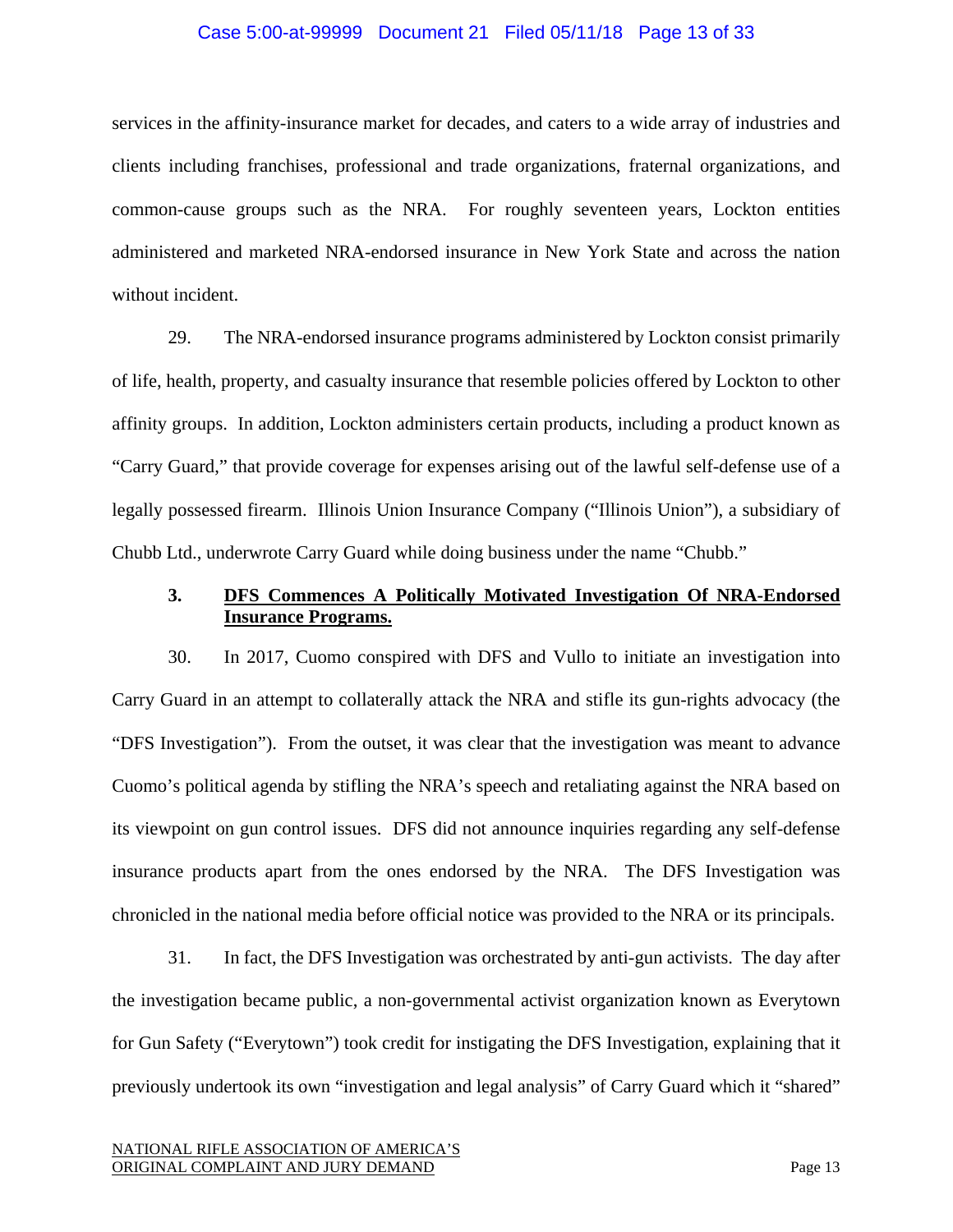## Case 5:00-at-99999 Document 21 Filed 05/11/18 Page 14 of 33

with regulators in New York and elsewhere.<sup>22</sup> Notably, Everytown's explicit political mission is to oppose the NRA. $^{23}$ 

32. Many other membership organizations in New York endorse to their members affinity-type insurance programs similar to those endorsed by the NRA. These organizations include, *inter alia*, the National Association for the Self-Employed, the New York State Bar Association, the New York City Bar, the New York Association of Professional Land Surveyors, and the New York State Psychological Association. However, the DFS has not announced similar inquiries concerning any of these other membership organizations, even though their affinity programs involve most, if not all, of the practices and features that were the subject of DFS's investigations into the NRA's affinity programs. Instead, Defendants selectively targeted the NRA because of the NRA's legislative and grassroots advocacy activities. Defendants specifically intend to undermine the NRA's ability to conduct its affairs in New York—and to advance Cuomo's anti-NRA political agenda.

# **4. Over The Course Of The Investigation, Cuomo And DFS Exhort Firms To Sever Ties With The NRA.**

33. Throughout its purported investigation of Carry Guard in late 2017 and early 2018,

DFS communicated to banks and insurers with known or suspected ties to the NRA that they would

 <sup>22</sup> *Everytown, Moms Demand Action Statements Responding to Report That New York Department of Financial Services is Investigating NRA Carry Guard Insurance*, MOMS DEMAND ACTION FOR GUN SENSE IN AMERICA (Oct. 25, 2017), https://momsdemandaction.org/everytownmoms-demand-action-statements-responding-to-report-that-new-york-department-of-financialservices-is-investigating-nra-carry-guard-insurance.

<sup>23</sup> Aaron Blake, *Bloomberg launches new \$50 Million gun control effort*, THE WASHINGTON POST (Apr. 16, 2014), https://www.washingtonpost.com/news/postpolitics/wp/2014/04/16/bloomberg-aims-to-spend-50-million-on-guncontrol/?noredirect=on&utm\_term=.703fe67ee197 (explaining that Everytown "will attempt to combat the vast influence of the National Rifle Association").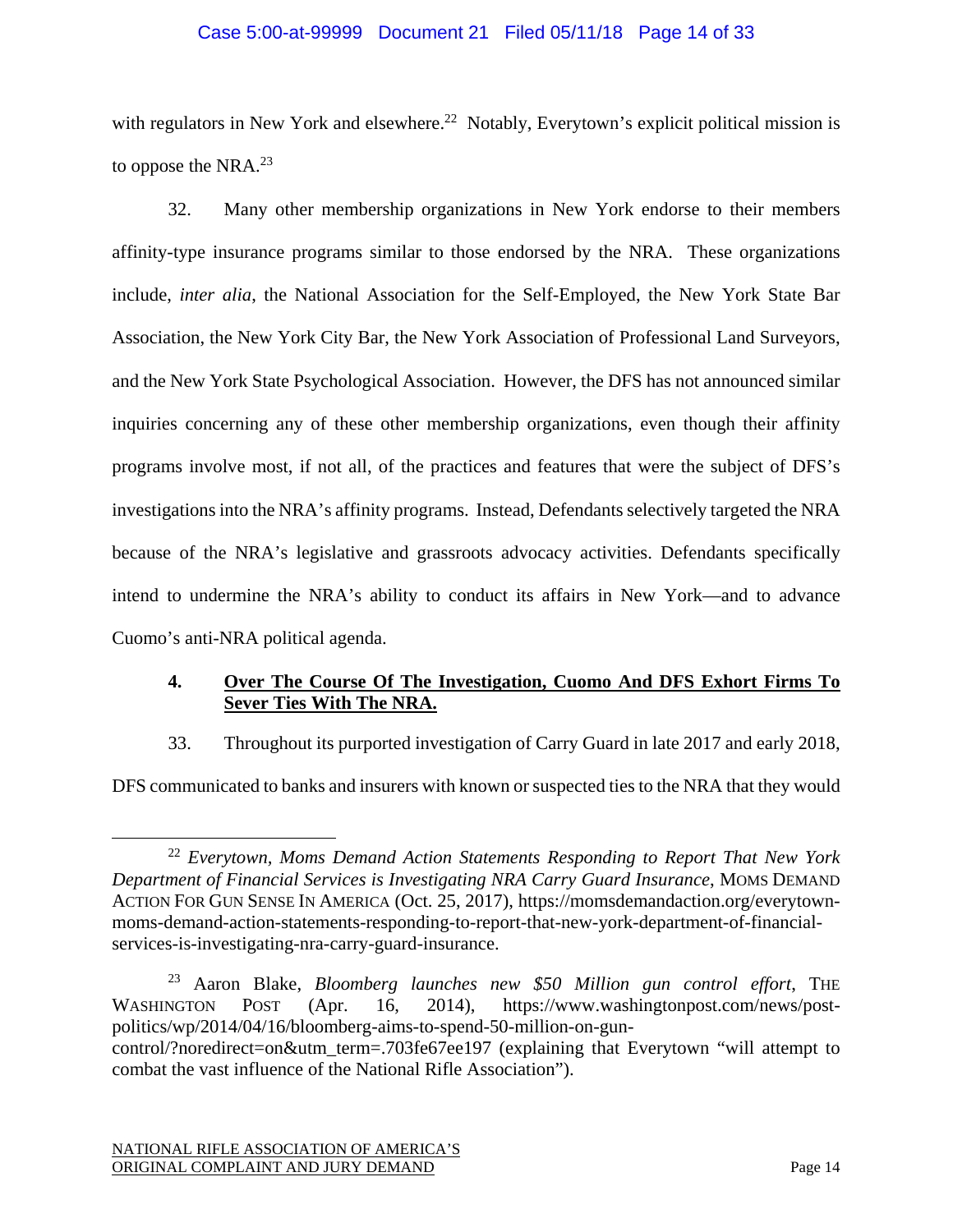### Case 5:00-at-99999 Document 21 Filed 05/11/18 Page 15 of 33

face regulatory action if they failed to terminate their relationship with the NRA. These exhortations extended far beyond Carry Guard (the policy purportedly raising regulatory concerns), indicating that any business relationship whatsoever with the NRA would invite adverse action.

34. Cuomo directed DFS to publicly "urge insurers and bankers statewide to determine whether any relationship they may have with the NRA or similar organizations sends the wrong message to their clients and their communities who often look to them for guidance and support."<sup>24</sup>

35. Accordingly, on April 19, 2018, Vullo, as Superintendent of DFS, issued a pair of ominous "guidance" letters (the "April 2018 Letters") directed at the chief executive officers, or equivalents, of all New York State chartered or licensed financial institutions and all insurers doing business in New York. The April 2018 Letters urged recipients to sever ties with the NRA and other "gun promotion organizations."25 The directive was packaged in a sharply worded media advisory meant to generate headlines – and apply maximum public pressure on the NRA and those with whom it associates.

 <sup>24</sup> *GOVERNOR CUOMO DIRECTS DEPARTMENT OF FINANCIAL SERVICES TO URGE COMPANIES TO WEIGH REPUTATIONAL RISK OF BUSINESS TIES TO THE NRA AND SIMILAR ORGANIZATIONS*, N.Y. STATE GOVERNOR ANDREW M. CUOMO (Apr. 19, 2018), https://www.governor.ny.gov/news/governor-cuomo-directs-department-financial-services-urgecompanies-weigh-reputational-risk, attached hereto as Exhibit A.

<sup>25</sup> Maria T. Vullo, *Guidance on Risk Management Relating to the NRA and Similar Gun Promotion Organizations*, N.Y. STATE DEP'T OF FIN. SERVS. (Apr. 19, 2018), https://www.dfs.ny.gov/legal/dfs/DFS\_Guidance\_Risk\_Management\_NRA\_Gun\_Manufacturers -Insurance.pdf (addressed to the CEOs or equivalents of insurers doing business in the State of New York), attached hereto as Exhibit B; Maria T. Vullo, *Guidance on Risk Management Relating to the NRA and Similar Gun Promotion Organizations*, N.Y. STATE DEP'T OF FIN. SERVS. (Apr. 19, 2018),

https://www.dfs.ny.gov/legal/dfs/DFS\_Guidance\_Risk\_Management\_NRA\_Gun\_Manufacturers -Banking.pdf (addressed to the CEOs or equivalents of New York State chartered or licensed financial institutions), attached hereto as Exhibit C.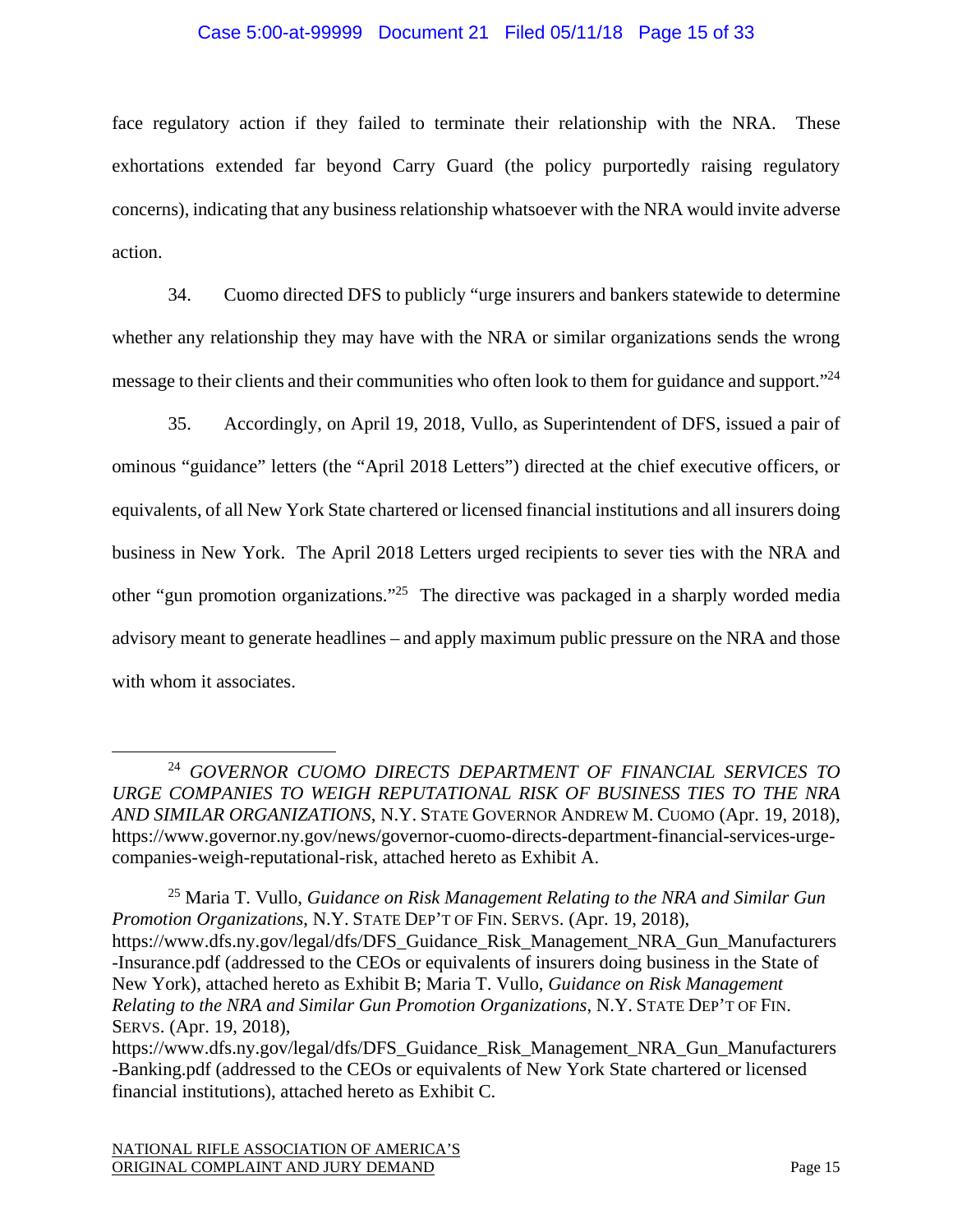#### Case 5:00-at-99999 Document 21 Filed 05/11/18 Page 16 of 33

36. The April 2018 Letters are suffused with political concerns far afield from DFS's mandate to prevent financial crises and financial fraud. For example, they urge banks and insurers to heed "the voices of the passionate, courageous, and articulate young people" speaking out in favor of gun control, and to reconsider any business relationships with "the [NRA], and similar organizations that promote guns and lead to senseless violence." However, the April 2018 Letters do not merely express Defendants' own political opinions: they invoke the "risk management" obligations of recipients, and direct banks and insurers to "take prompt actions to manage" purported "reputational risks" arising from "dealings with the NRA or similar gun promotion organizations."

37. Read in the context of the preceding months' private communications—as well as disclosures that would soon follow concerning consequences imposed on firms doing business with the NRA—the April 2018 Letters were threats that deliberately invoked DFS's "risk" management" authority to warn of adverse action if institutions failed to support Defendants' efforts to stifle the NRA's speech and to retaliate against the NRA based on its viewpoint.

38. Importantly, the April 2018 Letters contain no language clarifying that DFS would forebear from directly enforcing the letters' terms. Nor do the April 2018 Letters provide regulated institutions with any objective criteria for measuring the "reputational risks" imposed by dealings with entities that "promote guns that lead to senseless violence." This is because Defendants intend the April 2018 Letters to intimidate institutions into acceding to a political blacklisting campaign, and have nothing to do with the types of market "risks" properly regulated by DFS.

39. To further dispel any ambiguity surrounding the April 2018 Letters, Cuomo and Vullo issued the contemporaneous press release, containing and endorsing a statement by Vullo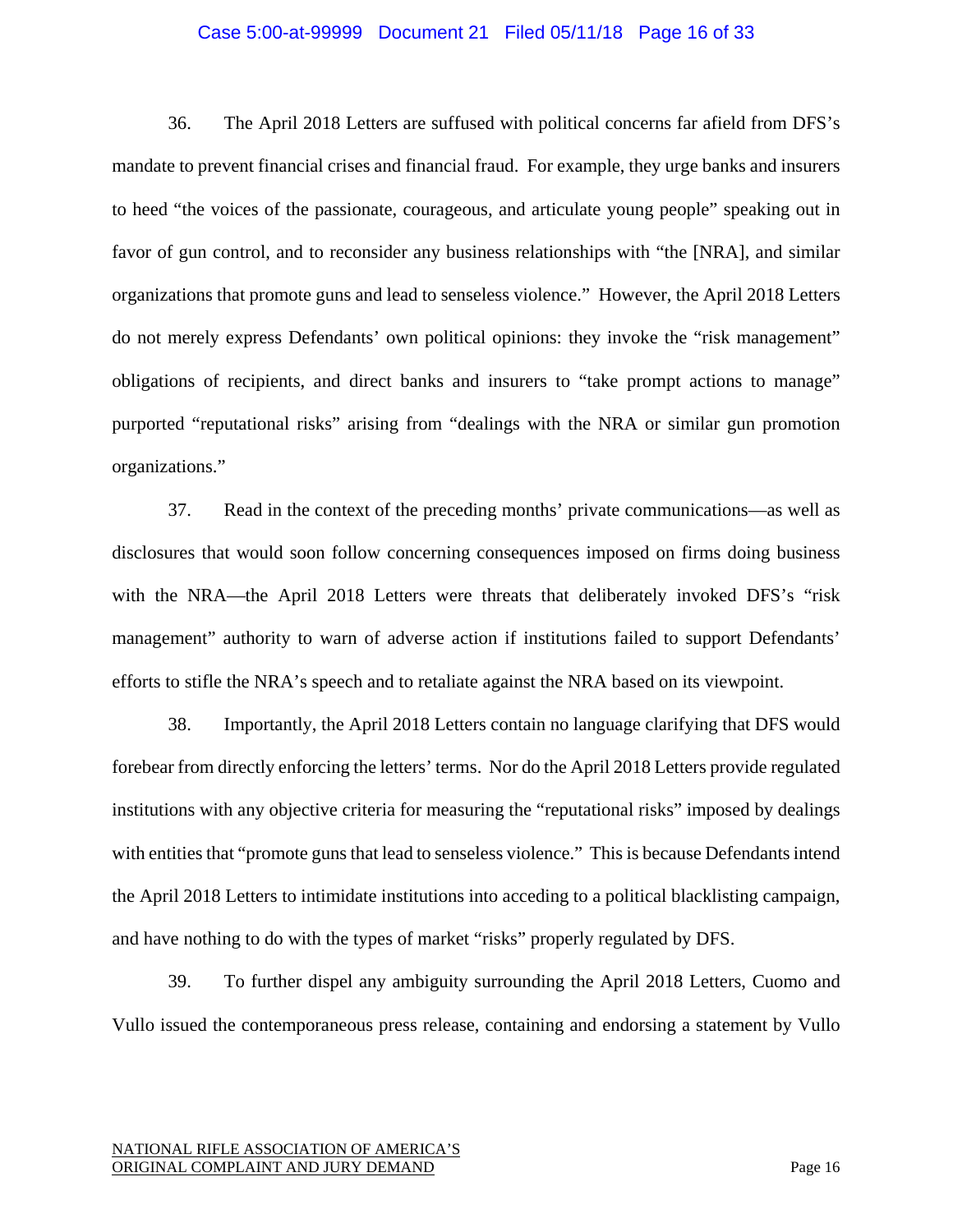### Case 5:00-at-99999 Document 21 Filed 05/11/18 Page 17 of 33

that directly "urge[s] all insurance companies and banks doing business in New York to join the companies that have already discontinued their arrangements with the NRA."26

40. Likewise, on April 20, 2018, Cuomo publicly tweeted: "The NRA is an extremist organization. I urge companies in New York State to revisit any ties they have to the NRA and consider their reputations, and responsibility to the public."27

41. The intended and actual effect of the April 2018 Letters, and the actions by Cuomo and Vullo, is to coerce insurance agencies, insurers, and banks into terminating business relationships with the NRA that were necessary to the survival of the NRA as a charitable organization.

## **D. The Damage Done.**

## **1. DFS Permanently Restricts Lockton From Doing Business With The NRA In New York.**

42. On May 2, 2018, two weeks after Vullo issued the April 2018 Letters, Lockton entered into a consent order Under Articles 21, 23, and 34 of the Insurance Law (the "Lockton Consent Order") with DFS—signed by Vullo—which imposes a civil monetary penalty of \$7 million.<sup>28</sup> Although the Lockton Consent Order ostensibly addresses discrete violations by specific Lockton entities of New York's Insurance Law, its provisions go much further. Most notably, the Lockton Consent Order purports to restrict Lockton's participation in *any* NRA-

 <sup>26</sup> *Governor Cuomo Directs Department of Financial Services to Urge Companies to Weigh Reputational Risk of Business Ties to the NRA and Similar Organizations*, N.Y. STATE GOVERNOR ANDREW M. CUOMO (Apr. 19, 2018), https://www.governor.ny.gov/news/governorcuomo-directs-department-financial-services-urge-companies-weigh-reputational-risk.

<sup>27</sup> Andrew Cuomo (@NYGovCuomo), TWITTER (Apr. 20, 2018, 8:58 AM), https://twitter.com/NYGovCuomo/status/987359763825614848.

 $28$  The Lockton Consent Order is attached hereto as Exhibit D.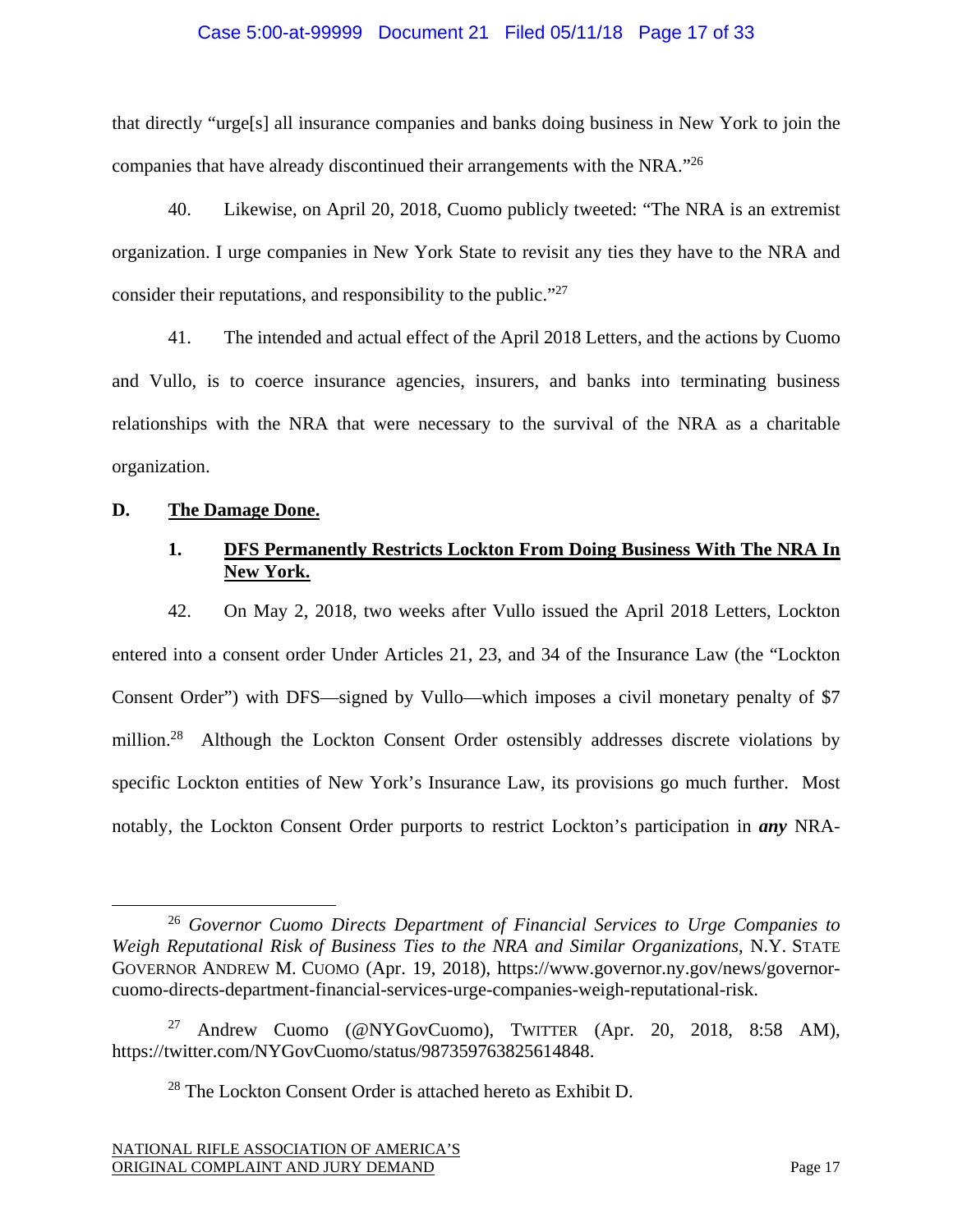#### Case 5:00-at-99999 Document 21 Filed 05/11/18 Page 18 of 33

endorsed insurance programs in New York State, irrespective of whether such programs comply with the Insurance Law.

43. Specifically, the Lockton Consent Order requires that Lockton agree "not to participate in . . . any other NRA-endorsed programs with regard to New York State." Nor may Lockton "enter into any agreement or program with the NRA to underwrite or participate in any affinity-type insurance program involving any line of insurance to be issued or delivered in New York State or to anyone known to Lockton to be a New York resident." As a result, Lockton is prohibited from selling NRA affinity insurance outside New York to any individual who maintains a New York residence.

44. DFS and Vullo have no legal basis to restrict Lockton's involvement with insurance programs that do not violate New York's Insurance Law; nor do they have authority to regulate insurance transactions outside of New York. Nevertheless, DFS mandated that Lockton never enter into any future agreements with the NRA for legitimate and fully compliant insurance programs in New York.

45. Furthermore, Lockton would violate the Lockton Consent Order if it markets an ordinary property, casualty, or life insurance policy in the State of New York that was accompanied by an NRA logo or endorsement—notwithstanding that a comparable logo or endorsement referencing any other affinity or common-cause organization is permissible. This provision of the Lockton Consent Order is deliberate and intended to impair the NRA's ability to negotiate insurance benefits for its members, damage the NRA's goodwill among its membership, and unconstitutionally restrict the NRA's commercial speech on the basis of political animus.

46. Several of the purported "violations" assessed pursuant to the Lockton Consent Order concern programs commonly engaged in by numerous additional affinity associations that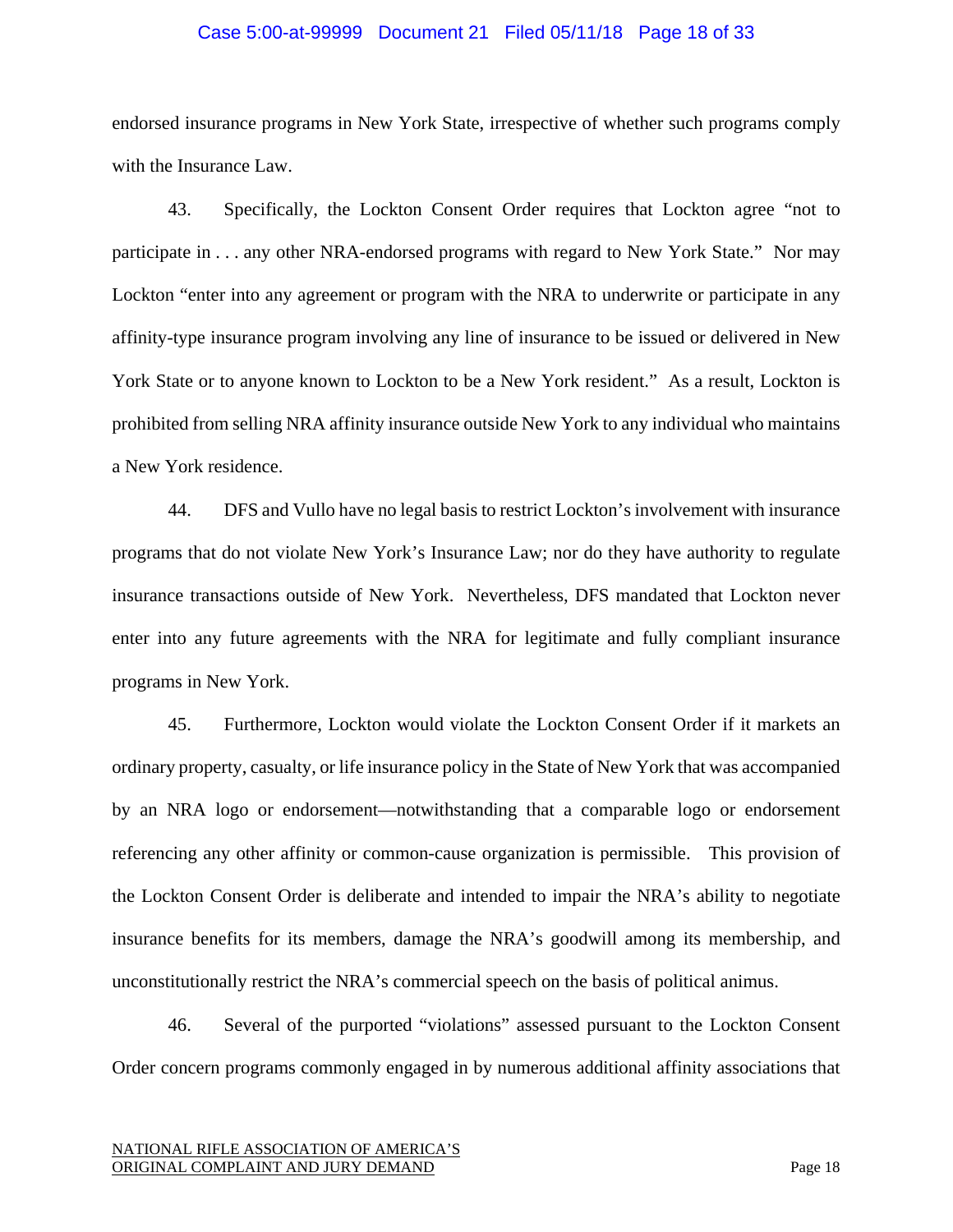## Case 5:00-at-99999 Document 21 Filed 05/11/18 Page 19 of 33

do not publicly advocate for Second Amendment rights and, therefore, are not targets of Defendants' unconstitutional conduct. Several such organizations are clients of Lockton—yet the Consent Order does not compel Lockton to discontinue its purportedly unlawful conduct with respect to these clients.

- 47. For example:
- $\bullet$  DFS claims that Lockton Affinity violated Insurance Law § 2122(a)(1) by referring to the insurer's AM Best rating. Yet, in reference to Lockton Affinity's affinity program for the American Optometric Association through AOAExcel ("AOAExcel"), Lockton Affinity states that it has the "backing of a carrier that is rated A+ (Superior) by A.M. Best.<sup>29</sup> Similarly, Lockton Affinity currently advertises that coverage for the affinity programs designed for the Veterans of Foreign Wars ("VFW") and Moose International Inc. ("Moose") is through companies "rated 'Excellent' or higher by A.M. Best."30
- DFS claims that Lockton Affinity violated Insurance Law § 2324(a) by giving or offering to give no cost insurance to NRA members in good standing. Yet, Lockton Affinity currently makes that same offer to members of both the Professional Photographers of America ("PPA")<sup>31</sup> and the VFW.<sup>32</sup>
- DFS claims that Lockton Affinity violated Insurance Law § 2116 by compensating the NRA based on actual premiums collected. Yet, Lockton Affinity paid AOAExcel, Moose, the VFW, and the PPA in the same or similar manner.

31 INSURANCE FOR PPA, https://insuranceforppa.com/ (last visited May 7, 2018).

 $32$  VFW INSURANCE, http://vfwinsurance.com/life-insurance/#no-cost (last visited May 7, 2018).

 <sup>29</sup> *Questions? We have answers for you.*, AOAINSURANCEALLIANCE, http://aoainsurancealliance.com/faq/ (last visited May 7, 2018).

<sup>30</sup> *FVW Post Insurance Program, Program Information*, VFW INSURANCE, http://vfwinsurance.com/wp-

content/uploads/sites/29/2017/12/VFW\_Post\_Insurance\_Information\_Packet.pdf (last visited May 7, 2018); MOOSE INSURANCE PROGRAM, http://mooseinsuranceprogram.com/ (last visited May 7, 2018).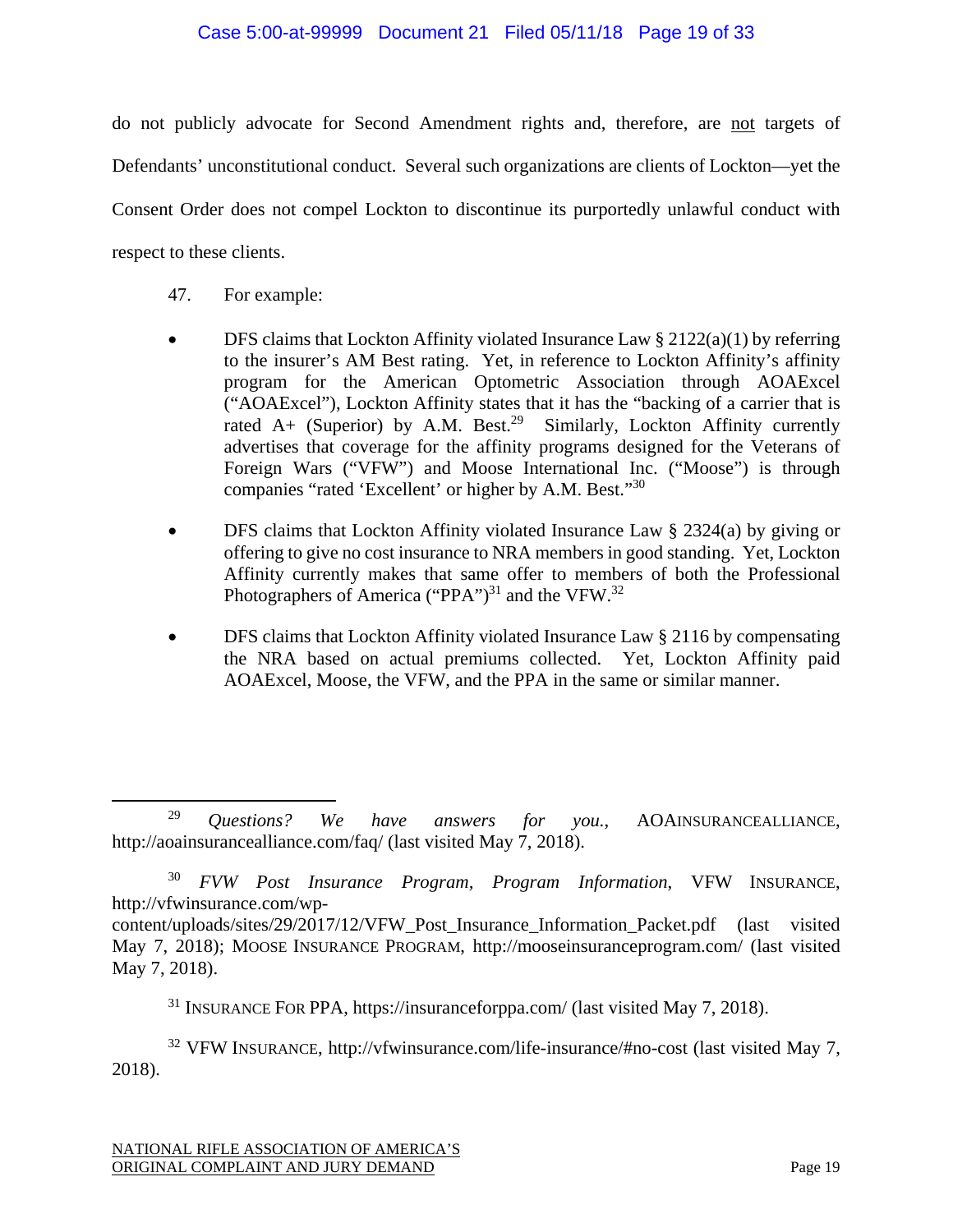### Case 5:00-at-99999 Document 21 Filed 05/11/18 Page 20 of 33

48. Even if such conduct does violate insurance law, DFS's selective enforcement of such offenses as to NRA-endorsed policies—but not as to other policies marketed by Lockton in an identical fashion—constitutes impermissible viewpoint discrimination and a denial of equal protection under the law.

# **2. DFS Purports To Prohibit Chubb From Doing Business With The NRA Anywhere.**

49. On May 7, 2018, Chubb Group Holdings, Inc. and Illinois Union (together, "Chubb") entered into a Consent Order Under Sections 1101 and 3420 of the Insurance Law (the "Chubb Consent Order") with DFS—signed by Vullo—which imposes a civil monetary penalty of \$1.3 million.<sup>33</sup> Similar to the Lockton Consent Order, in the Chubb Consent Order, DFS overextends its authority and purports to restrict Chubb's participation in *any* affinity-type insurance program with the NRA, irrespective of whether such programs comply with the Insurance Law.

50. Although DFS restricts Lockton from participating in any affinity-type insurance programs with the NRA in New York or with New York residents, Defendants' restrictions in the Chubb Consent Order contain no geographic constraint whatsoever. Instead, the Chubb Consent Order purports to limit Chubb's involvement with the NRA anywhere, and everywhere, in the world.

51. Nevertheless, DFS allows Chubb to continue to underwrite affinity-type insurance programs with other affinity or common-cause organizations that do not publicly advocate for Americans' Second Amendment rights, so long as Chubb undertakes "reasonable due diligence to

<sup>&</sup>lt;sup>33</sup> The Chubb Consent Order is attached hereto as Exhibit E.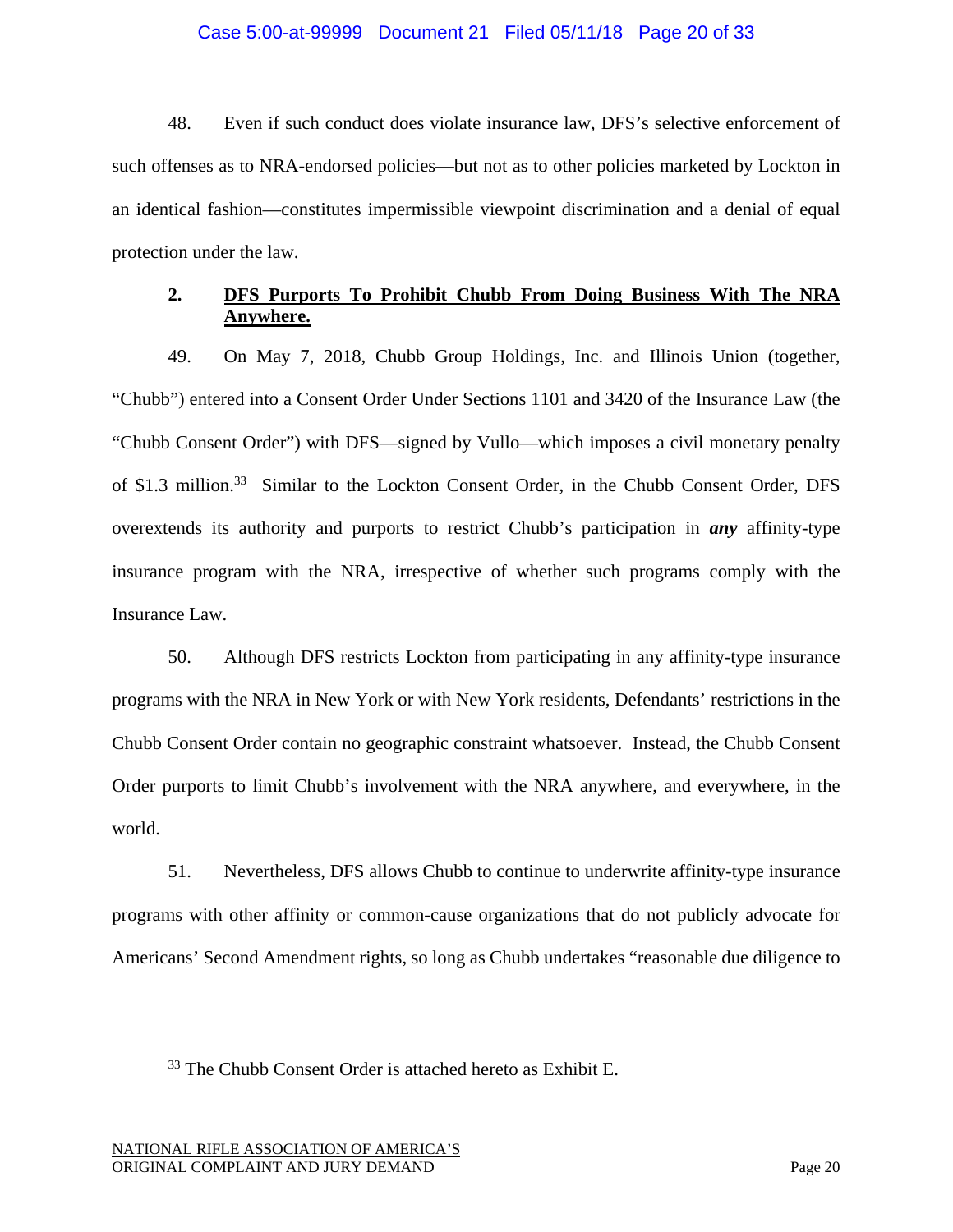## Case 5:00-at-99999 Document 21 Filed 05/11/18 Page 21 of 33

ensure that any entity involved  $\ldots$  is acting in compliance with the Insurance Law."<sup>34</sup> The only plausible explanation for the DFS's complete exclusion of NRA-endorsed policies, even those "in compliance with the Insurance Law," is that Defendants seek to misuse DFS's power to deprive the NRA of insurance and financial services, on the sole ground that Defendants disapprove of the NRA's viewpoint regarding gun control.

# **3. Defendants' Actions Are Causing Other Financial Institutions To Re-Evaluate Their Relationships With The NRA For Fear Of Significant Adverse Action By Defendants.**

52. Defendants' concerted efforts to stifle the NRA's freedom of speech and to retaliate against the NRA based on its viewpoints are causing other insurance, banking, and financial institutions doing business with the NRA, such as Lloyd's of London ("Lloyd's"), to rethink their mutually beneficial business relationships with the NRA for fear of monetary sanctions or expensive public investigations.<sup>35</sup> Indeed, Lloyd's announced on May 9, 2018, that it would "terminate all insurance offered, marketed, endorsed, or otherwise made available" through the NRA in light of the DFS Investigation.<sup>36</sup> Moreover, Defendants have impaired the NRA's ability to engage in lawful, truthful commercial speech in connection with affinity-insurance endorsements.

53. The NRA has suffered tens of millions of dollars in damages based on Defendants' conduct described above. Such damages include, without limitation, damages due to reputational harm, increased development and marketing costs for new NRA-endorsed insurance programs,

<sup>&</sup>lt;sup>34</sup> Exhibit E (Chubb Consent Order), at 7.

<sup>35</sup> *See, e.g.*, *Lloyd's Underwriters Told to Stop Insurance Linked to NRA*, THE NEW YORK TIMES (May 9, 2018), https://www.nytimes.com/reuters/2018/05/09/business/09reuters-lloydsof-london-nra.html, attached hereto as Exhibit F.

<sup>36</sup> *Id.*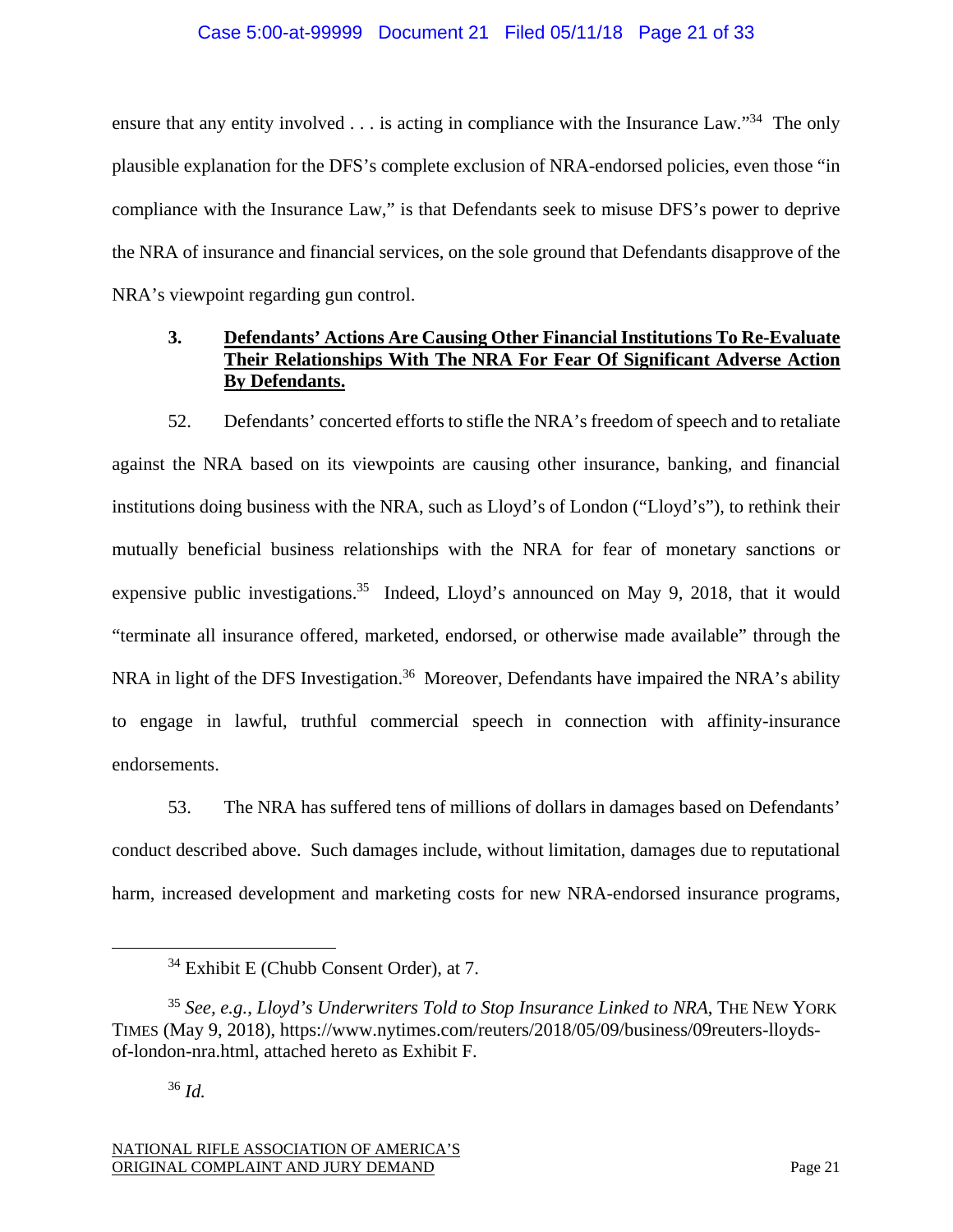and lost royalty amounts owed to the NRA, as well as attorneys' fees, legal expenses, and other costs.

# **V.**

# **CLAIMS**

# **A. Count One: Violation Of The NRA's First And Fourteenth Amendment Rights Under 42 U.S.C. § 1983, And Article 1, Section 8 Of The New York Constitution By The Establishment Of An Implicit Censorship Regime (As To All Defendants).**

54. The NRA repeats and re-alleges each and every allegation in the preceding paragraphs as though fully set forth herein.

55. The First Amendment, which applies to Defendants by operation of the Fourteenth Amendment, and Section Eight of the New York Constitution secure the NRA's right to free speech, including its right to express its viewpoints and political beliefs regarding the constitutionally protected right to keep and bear arms.

56. The NRA has a longstanding history of political advocacy advancing the Second Amendment rights of all Americans. Although Cuomo and Vullo disagree with and oppose the NRA's political views, the NRA's freedom to express its views with respect to the gun-control debate is a fundamental right protected by the First Amendment.

57. Defendants have regulatory authority over financial institutions and insurance entities that have done or are doing business with or are otherwise associated with the NRA, including Chubb, Lockton, and Lloyd's.

58. Defendants' actions—including but not limited to the issuance of the April 2018 Letters and the accompanying backroom exhortations, the imposition of the Consent Orders upon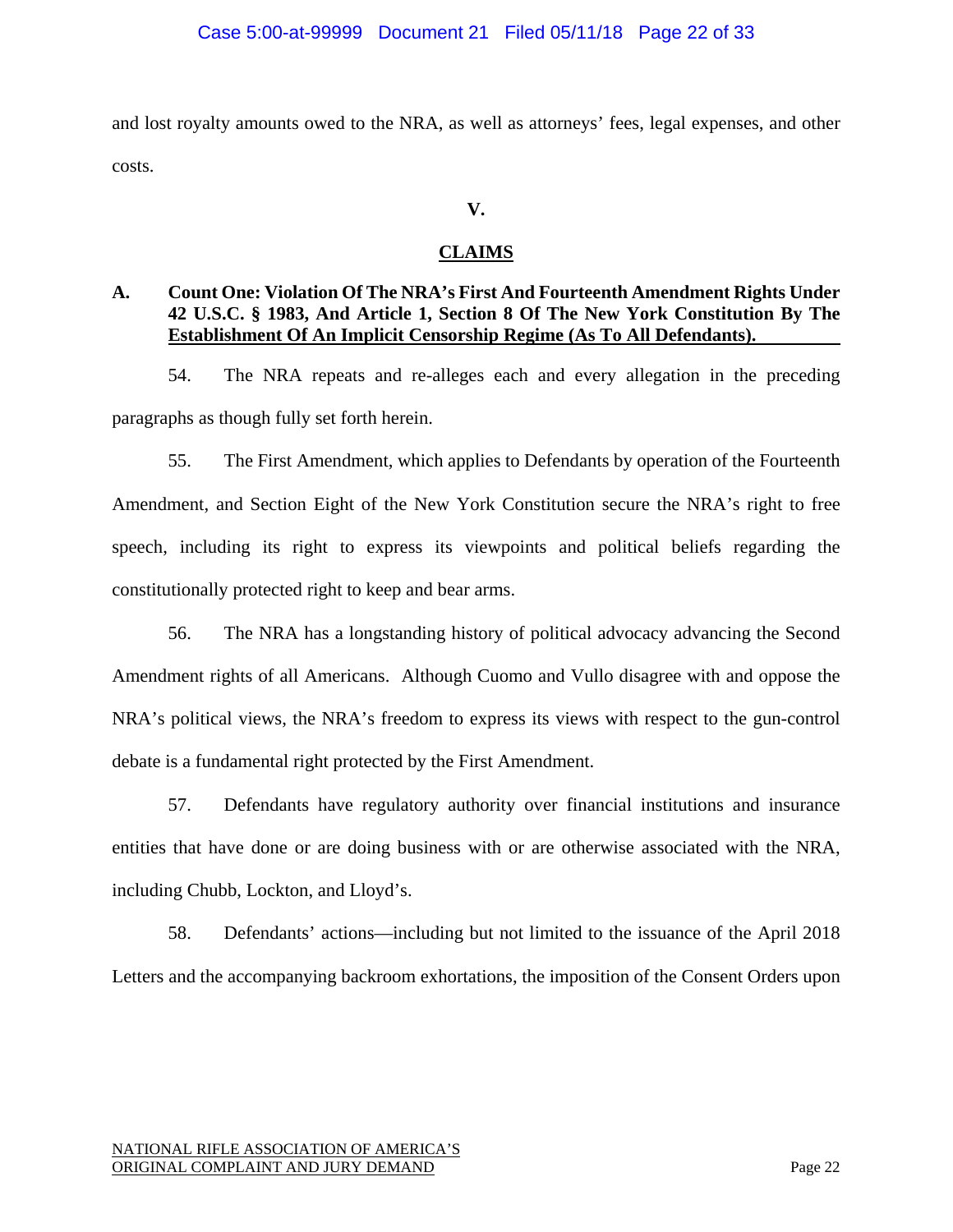### Case 5:00-at-99999 Document 21 Filed 05/11/18 Page 23 of 33

Chubb and Lockton, and the issuance of the press release dated April 19, 2018—established a "system of informal censorship" designed to suppress the NRA's speech. $37$ 

59. Defendants' actions were for the purpose of suppressing the NRA's pro-Second Amendment viewpoint. Defendants undertook such unlawful conduct with the intent to obstruct, chill, deter, and retaliate against the NRA's core political speech.

60. Defendants' unlawful exhortations to New York insurance companies, banks, and financial institutions that they, among other things, "manag[e] their risks, including reputational risks, that may arise from their dealings with the NRA . . ., as well as continued assessment of compliance with their own codes of social responsibility[,]" as well as "review any relationships they have with the NRA[,]" and "take prompt actions to managing these risks and promote public health and safety[,]" constitute a concerted effort to deprive the NRA of its freedom of speech by threatening with government prosecution services critical to the survival of the NRA and its ability to disseminate its message. Defendants' actions constitute an "implied threat[ ] to employ coercive state power" against entities doing business with the NRA, and they are reasonably interpreted as such. $38$ 

61. Defendants' concerted efforts to stifle the NRA's freedom of speech caused financial institutions doing business with the NRA to end their business relationships, or explore such action, due to fear of monetary sanctions or expensive public investigations. For example, Defendants caused Lockton and Chubb to cease their participation in NRA-endorsed insurance programs, regardless of whether the insurance programs met all legal qualifications under New

 <sup>37</sup> *Bantam Books, Inc. v. Sullivan*, 372 U.S. 58, 71 (1963).

<sup>38</sup> *Okwedy v. Molinari*, 333 F.3d 339, 342 (2d Cir. 2003).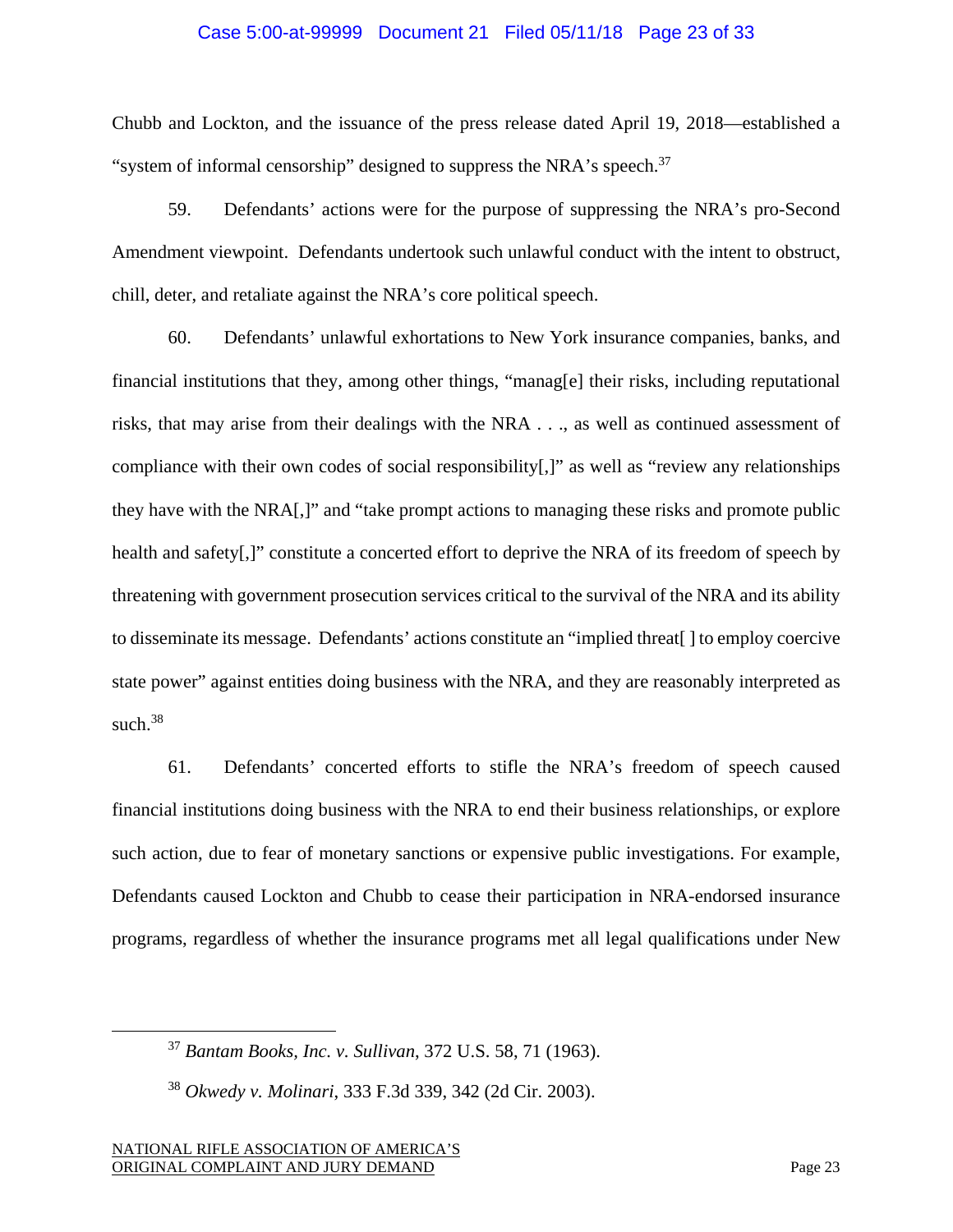#### Case 5:00-at-99999 Document 21 Filed 05/11/18 Page 24 of 33

York's Insurance Law. Defendants' implied threats also caused Lloyd's to cease doing insurance business with the NRA.

62. Furthermore, Defendants' unlawful and intentional restriction on the use of the NRA's logo or endorsement in marketing efforts for insurance products—notwithstanding that a comparable logo or endorsement referencing any other affinity or common-cause organization is permissible—is a deliberate attempt to unconstitutionally restrict the NRA's commercial speech on the basis of political animus.

63. Defendants' unlawful and intentional actions are not justified by a substantial or compelling government interest and are not narrowly tailored to serve any such interest.

64. Absent an injunction against Defendants, the NRA will suffer irrecoverable loss and irreparable harm if it is unable to acquire insurance or other banking services due to Defendants' actions.

65. Defendants' intentional actions resulted in significant damages to the NRA, including but not limited to damages due to reputational harm, increased development and marketing costs for new NRA-endorsed insurance programs, and lost royalty amounts owed to the NRA. The NRA is also entitled to an award of attorneys' fees and costs pursuant to 42 U.S.C. § 1988 and New York Civil Practice Law and Rules § 8601.

66. In addition to the above-described damages, the NRA seeks an order preliminarily and permanently enjoining Cuomo and Vullo (in their official capacities) and DFS—including its officers, agents, servants, employees, and all persons in active concert or participation with them who receive actual notice of the injunction—from threatening or encouraging insurance companies, banks, or financial institutions to sever ties with or discontinue services to the NRA.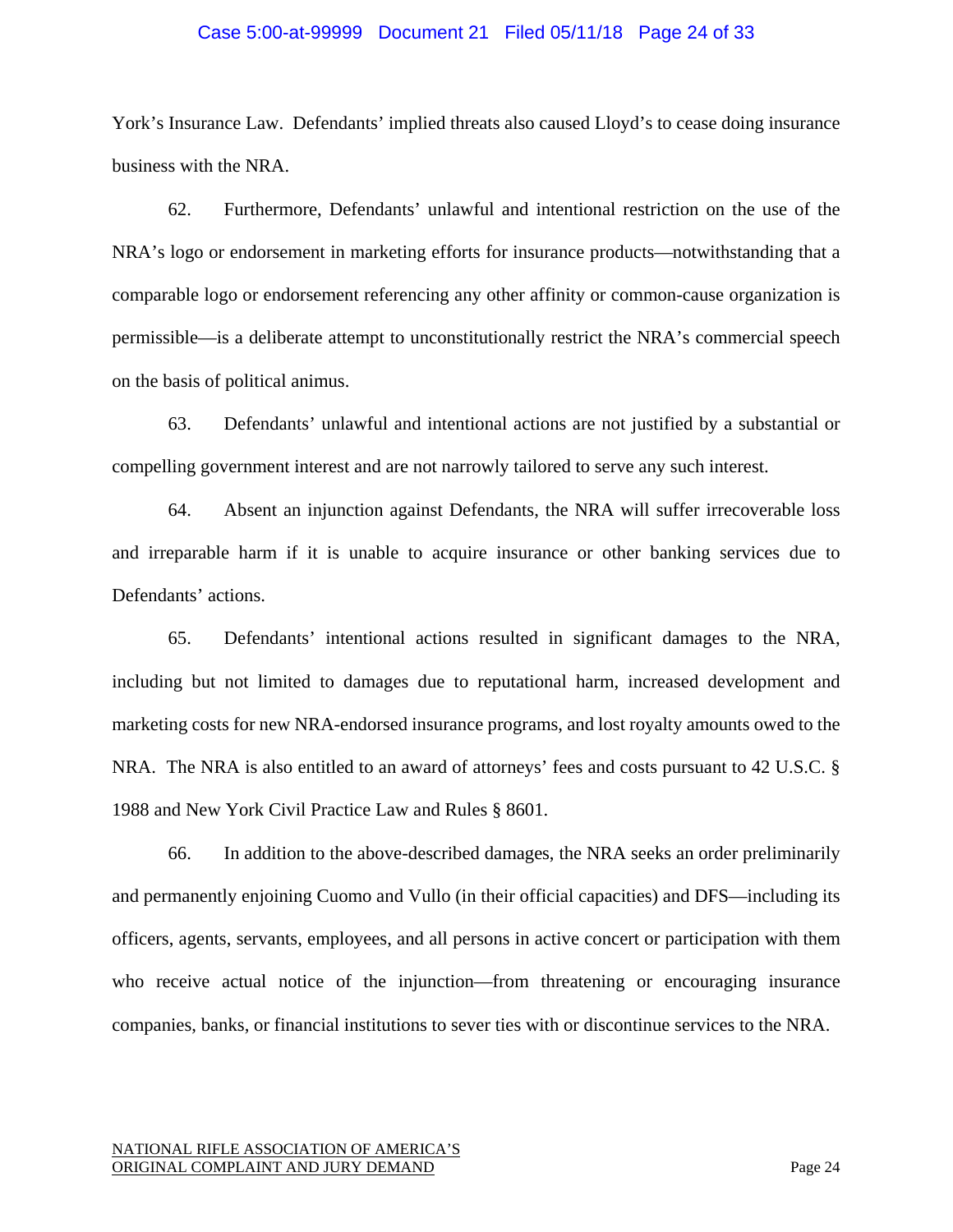## **B. Count Two: Violation Of The NRA's First And Fourteenth Amendment Rights Under 42 U.S.C. § 1983 And Article 1, Section 8 Of The New York Constitution By Retaliating Against The NRA Based On Its Speech (As To All Defendants).**

67. The NRA repeats and re-alleges each and every allegation in the preceding paragraphs as though fully set forth herein.

68. The First Amendment, which applies to Defendants by operation of the Fourteenth Amendment, and Section Eight of the New York Constitution, secures the NRA's right to free speech, including its right to express its viewpoints and political beliefs regarding the constitutionally protected right to keep and bear arms.

69. The NRA has a longstanding history of political advocacy advancing the Second Amendment rights of all Americans. Although Cuomo and Vullo disagree with and oppose the NRA's political views, the NRA's freedom to express its views with respect to the gun-control debate is a fundamental right protected by the First Amendment.

70. Defendants' actions—including but not limited to the issuance of the April 2018 Letters and the accompanying backroom exhortations, the imposition of the Consent Orders upon Chubb and Lockton, and the issuance of the press release dated April 19, 2018—were in response to and substantially caused by the NRA's political speech regarding the right to keep and bear arms. Defendants' actions were for the purpose of suppressing the NRA's pro-Second Amendment viewpoint. Defendants undertook such unlawful conduct with the intent to obstruct, chill, deter, and retaliate against the NRA's core political speech

71. Defendants' actions have concretely harmed the NRA by causing financial institutions doing business with the NRA to end their business relationships, or explore such action, due to fear of monetary sanctions or expensive public investigations. For example, Defendants caused Lockton and Chubb to cease their participation in NRA-endorsed insurance programs in New York and elsewhere, regardless of whether the insurance programs met all legal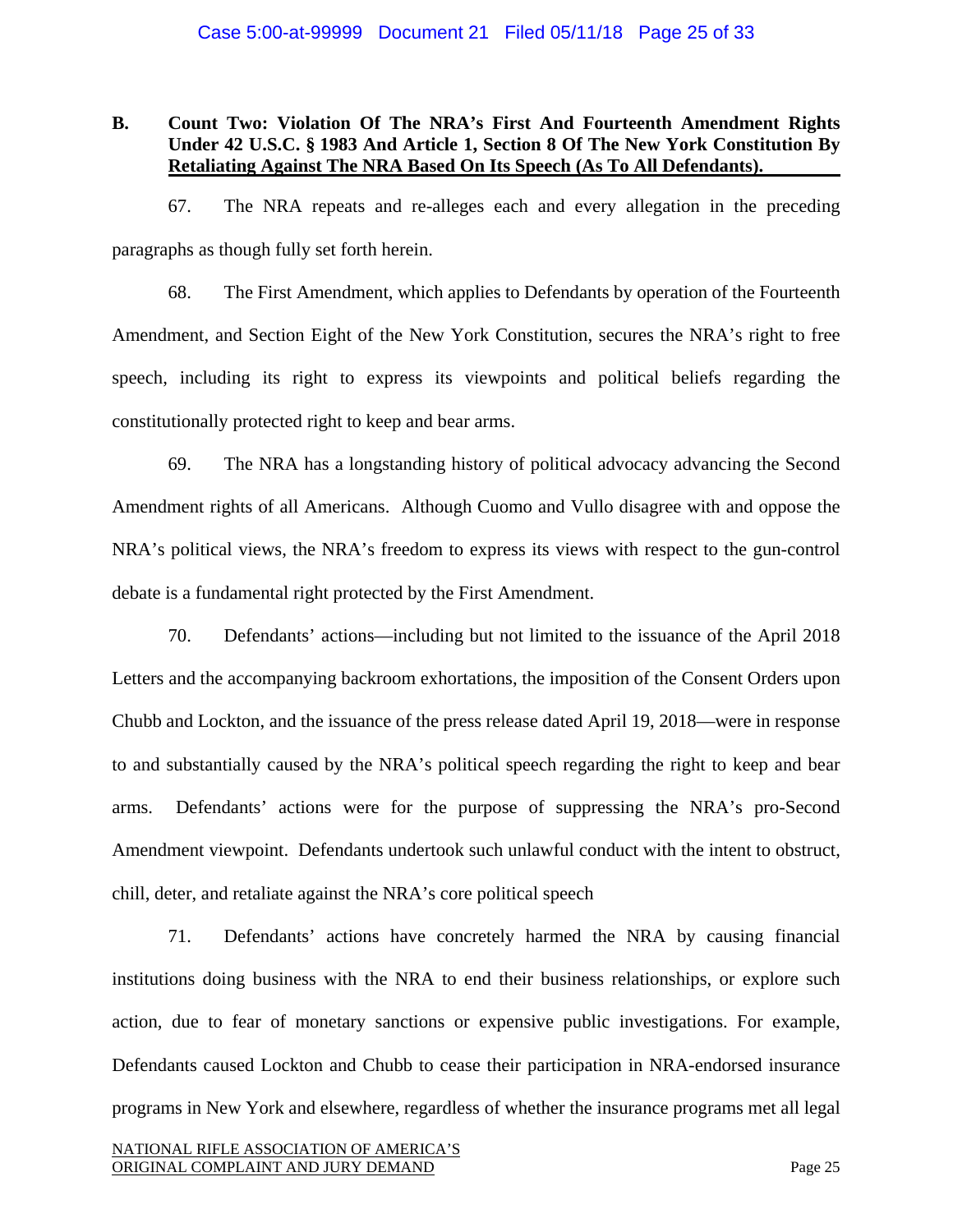#### Case 5:00-at-99999 Document 21 Filed 05/11/18 Page 26 of 33

qualifications under New York's Insurance Law. Defendants' implied threats also caused Lloyd's to cease participating in affinity insurance programs with the NRA.

72. Defendants had discretion in deciding whether and how to carry out their actions, including but not limited to the types of demands imposed on Chubb and Lockton in the Consent Orders, whether to issue the press release dated April 19, 2018, and the type of guidance provided in the April 2018 Letters. They exercised this discretion to harm the NRA because of the NRA's speech regarding the Second Amendment.

73. Defendants' unlawful and intentional actions are not justified by a substantial or compelling government interest and are not narrowly tailored to serve any such interest.

74. Absent an injunction against Defendants, the NRA will suffer irrecoverable loss and irreparable harm if it is unable to acquire insurance or other financial services due to Defendants' actions.

75. Defendants' intentional actions resulted in significant damages to the NRA, including but not limited to damages due to reputational harm, increased development and marketing costs for new NRA-endorsed insurance programs, and lost royalty amounts owed to the NRA. The NRA is also entitled to an award of attorneys' fees and costs pursuant to 42 U.S.C. § 1988 and New York Civil Practice Law and Rules § 8601.

76. In addition to the above-described damages, the NRA seeks an order permanently enjoining Cuomo, Vullo, and DFS—including its officers, agents, servants, employees, and all persons in active concert or participation with them who receive actual notice of the injunction from threatening or encouraging insurance companies, banks, or financial institutions to sever ties with or discontinue services to the NRA.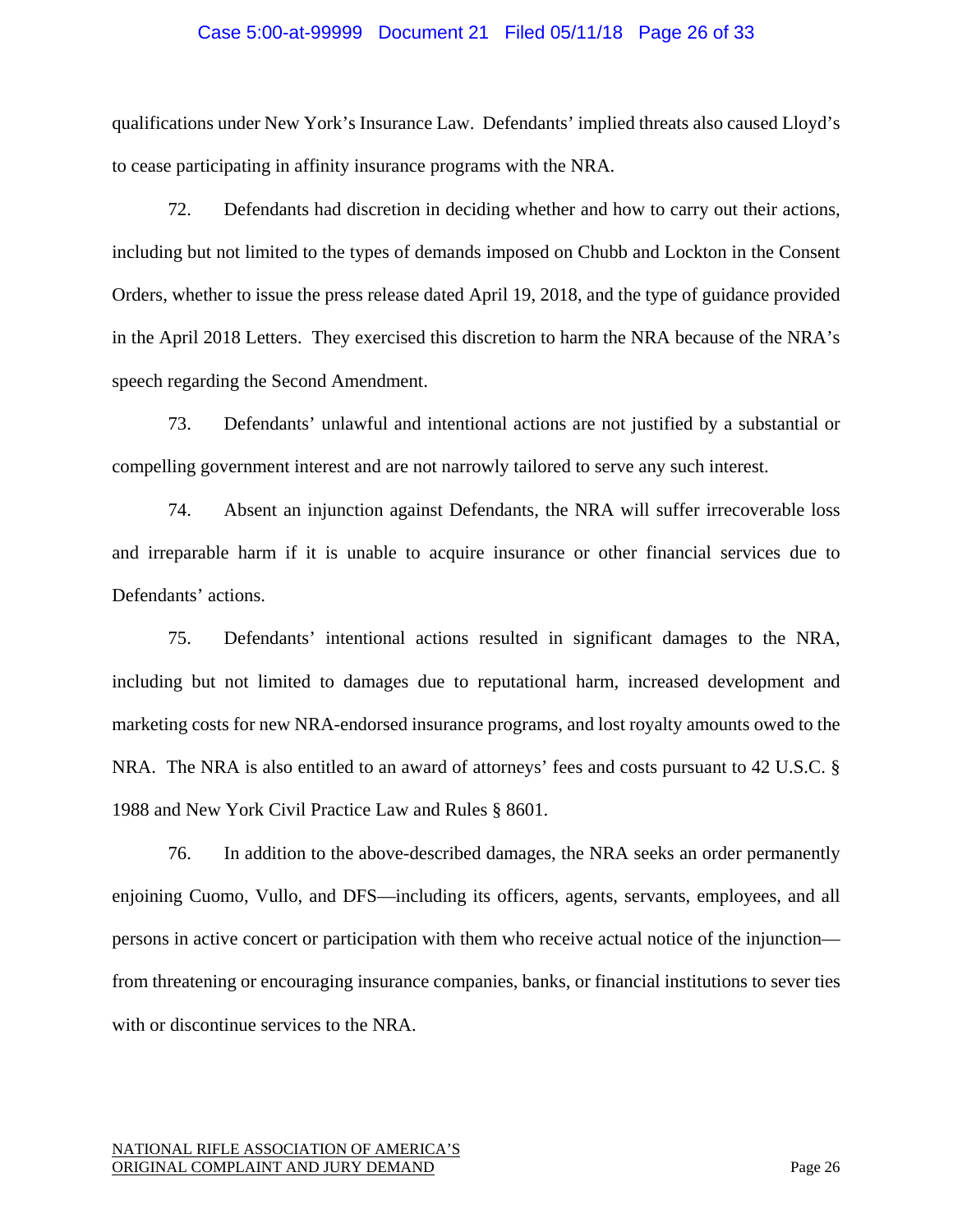### Case 5:00-at-99999 Document 21 Filed 05/11/18 Page 27 of 33

## **C. Count Three: Violation Of The Equal Protection Clause Of The Fourteenth Amendment Under 42 U.S.C. § 1983, And Article 1, Section 11 Of The New York Constitution (As To All Defendants).**

77. The NRA repeats and re-alleges each and every allegation in the preceding paragraphs as though fully set forth herein.

78. Defendants knowingly and willfully violated the NRA's equal protection rights by seeking to selectively enforce certain provisions of the Insurance Law against Lockton's affinityinsurance programs for the NRA. Meanwhile, other affinity-insurance programs that were identically (or at least similarly) marketed by Lockton, but not endorsed by "gun promotion" organizations, have not been targeted by DFS's investigation.

79. Defendants' selective enforcement of the Insurance Law against the NRA and its business partners has been knowing, willful, arbitrary, capricious, unreasonable, discriminatory, and undertaken in bad faith and without a rational basis. Defendants' conduct does not further any legitimate government interest.

80. Defendants' selective enforcement of the Insurance Law against the NRA and its business partners is based on the NRA's political views and speech relating to the Second Amendment. These considerations are impermissible bases for an enforcement action.

81. Defendants' unlawful conduct inflicted, and threatens to continue to inflict immediate, irreparable harm on the NRA. Additionally, Defendants' actions have resulted in significant damages to the NRA, including but not limited to damages due to reputational harm, increased development and marketing costs for new NRA-endorsed insurance programs, and lost royalty amounts owed to the NRA. The NRA is also entitled to an award of attorneys' fees and costs pursuant to 42 U.S.C. § 1988 and New York Civil Practice Laws and Rules § 8601.

82. In addition, the NRA seeks an order preliminarily and permanently enjoining Cuomo and Vullo (in their official capacities) and DFS—including its officers, agents, servants,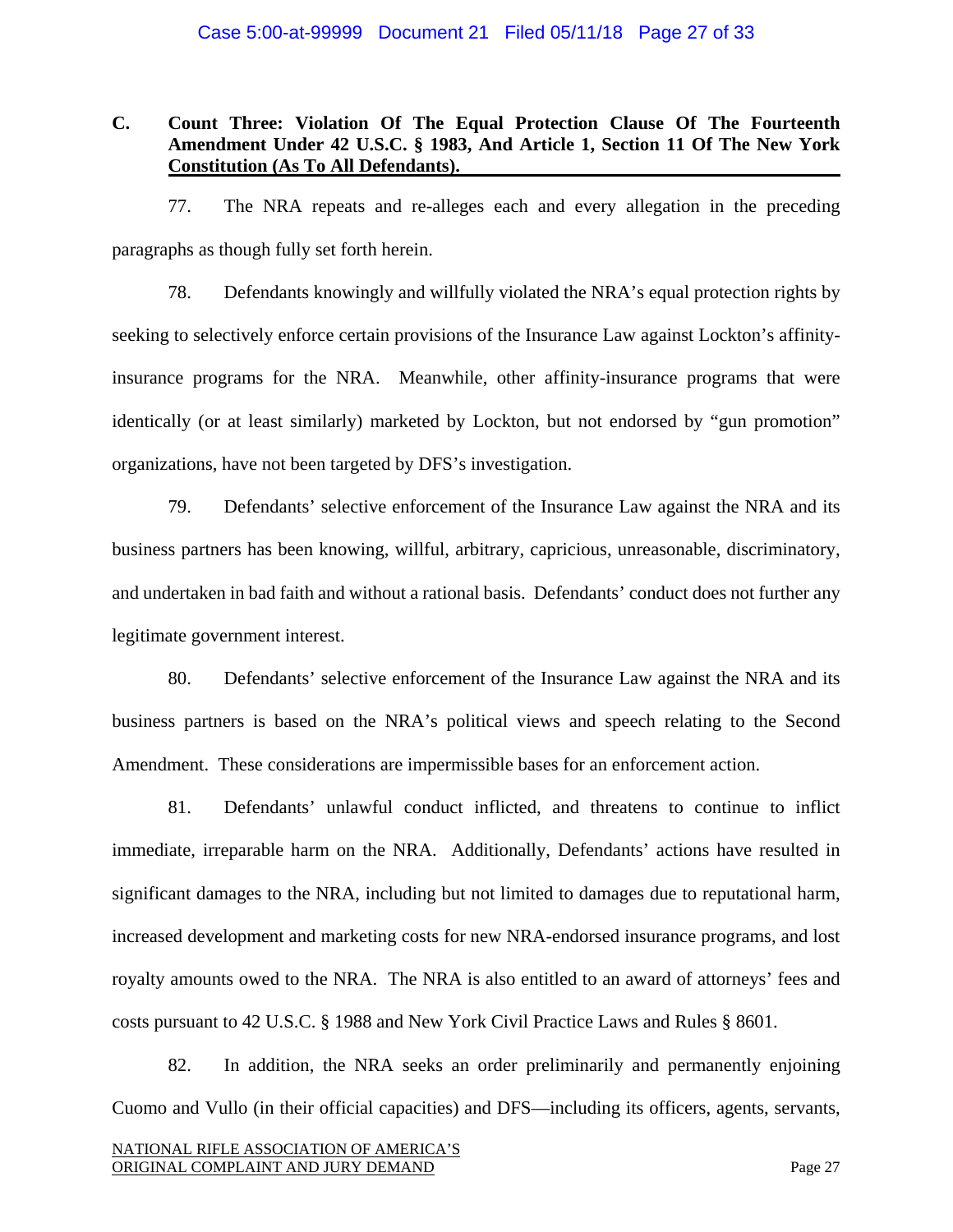### Case 5:00-at-99999 Document 21 Filed 05/11/18 Page 28 of 33

employees, and all persons in active concert or participation with them who receive actual notice of the injunction—from selectively enforcing the Insurance Law by requiring Lockton or Chubb, through their respective consent orders, to forbear from doing business with the NRA which they could otherwise permissibly conduct with other affinity organizations.

# **D. Count Four: Conspiracy Under 42 U.S.C. § 1983 (As To Cuomo And Vullo In Their Individual Capacities).**

83. The NRA repeats and re-alleges each and every allegation in the preceding paragraphs as though fully set forth herein.

84. Cuomo and Vullo, acting under color of state law, agreed with each other, and with others known and unknown, to deprive the NRA of rights secured and guaranteed by the First and Fourteenth Amendments to the United States Constitution and Sections Eight and Eleven of the New York Constitution.

85. In furtherance of these objectives, Cuomo directed Vullo to issue statements targeted at New York insurance and financial institutions to cause them to sever existing relationships with the NRA. Vullo subsequently released the April 2018 Letters, implicitly threatening DFS-regulated entities with potential prosecutorial action should they fail to sever ties with the NRA.

86. Less than two weeks after the April 2018 Letters, Vullo signed the Lockton Consent Order, imposing a monetary sanction of \$7 million against Lockton Affinity and Lockton Companies, and requiring them to never again participate in any lawful NRA-endorsed insurance program in New York. Shortly thereafter, Vullo signed the Chubb Consent Order imposing a monetary sanction of \$1.3 million against Chubb, and requiring them to never again participate in any lawful NRA-endorsed insurance program no matter where in the world the insured is located.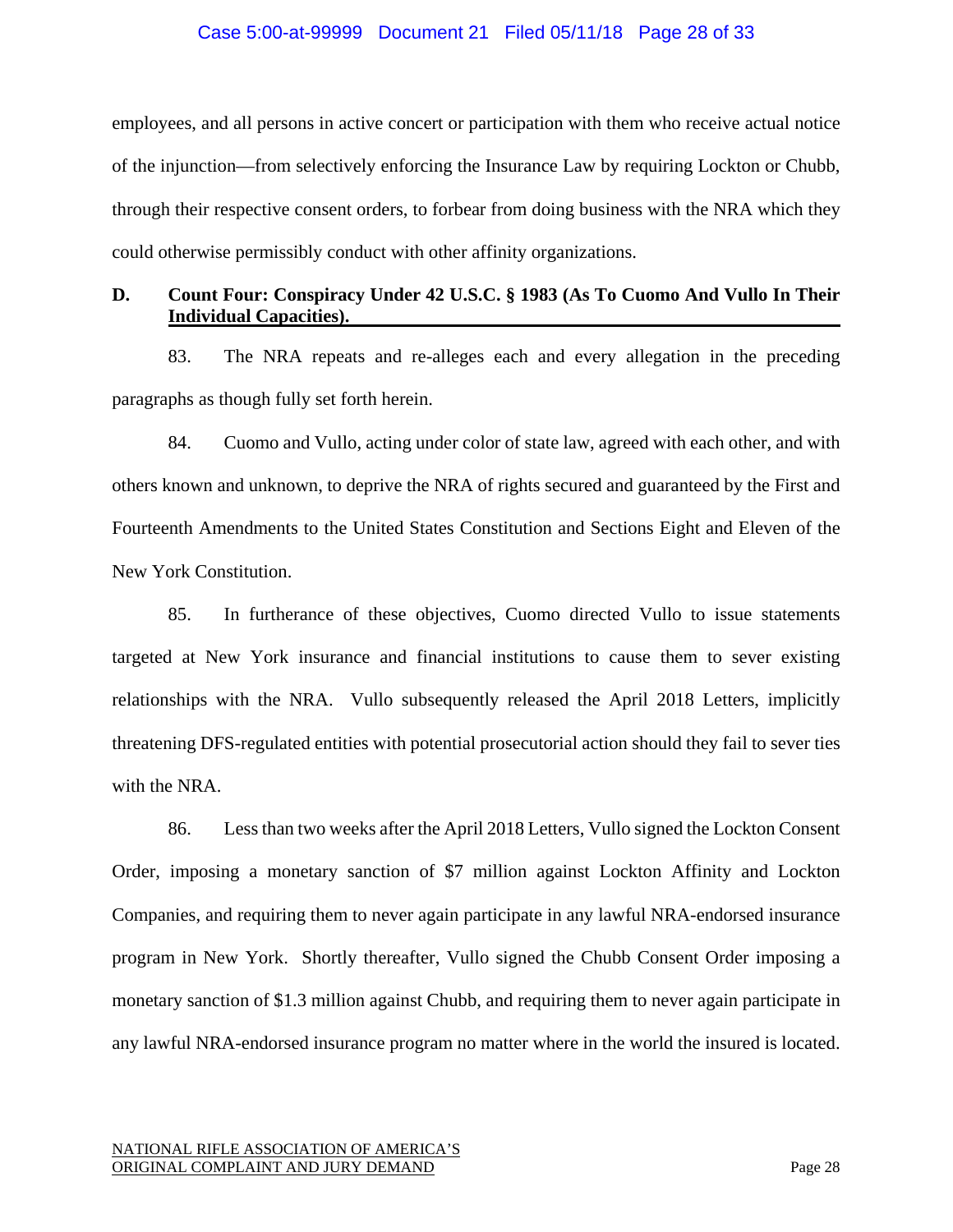### Case 5:00-at-99999 Document 21 Filed 05/11/18 Page 29 of 33

87. Cuomo's and Vullo's conspiracy was chiefly motivated by discriminatory animus against the NRA on account of its political speech, beliefs, and associations—in particular, its advocacy on behalf of Second Amendment rights. Vullo, at Cuomo's direction, issued the April 2018 Letters in an apparent effort to silence, intimidate, and deter those possessing a particular viewpoint from participating in the debate with respect to gun control. This effectively prevents, or at a minimum chills, the NRA's enjoyment and exercise of its right to freedom of speech. Cuomo's and Vullo's intentional actions spawned by the conspiracy were motivated by an unlawful motive or intent and involved a reckless or callous indifference to, or disregard of, the NRA's protected constitutional rights.

88. Cuomo's and Vullo's unlawful actions, undertaken separately and jointly under color of state law, resulted from a concerted and malicious conspiracy to abridge the NRA's freedom of speech under the First and Fourteenth Amendments to the United States Constitution and Section Eight of the New York Constitution and the NRA's right to equal protection under the Fourteenth Amendment to the United States Constitution and Section Eleven of the New York Constitution.

89. Cuomo's and Vullo's conspiracy to stifle the NRA's speech and induce a boycott of the NRA has caused, and continues to cause, significant damages to the NRA. For example, the NRA is entitled to compensatory damages resulting from the loss of insurance program revenues. The NRA is also entitled to an award of attorneys' fees and costs pursuant to 42 U.S.C. § 1988 and New York Civil Practice Law and Rules § 8601.

# **E. Count Five: Violation Of The NRA's Fourteenth Amendment Due Process Rights Under 42 U.S.C. § 1983, And Article 1, Section 6 Of The New York Constitution (As To All Defendants).**

90. The NRA repeats and re-alleges each and every allegation in the preceding paragraphs as though fully set forth herein.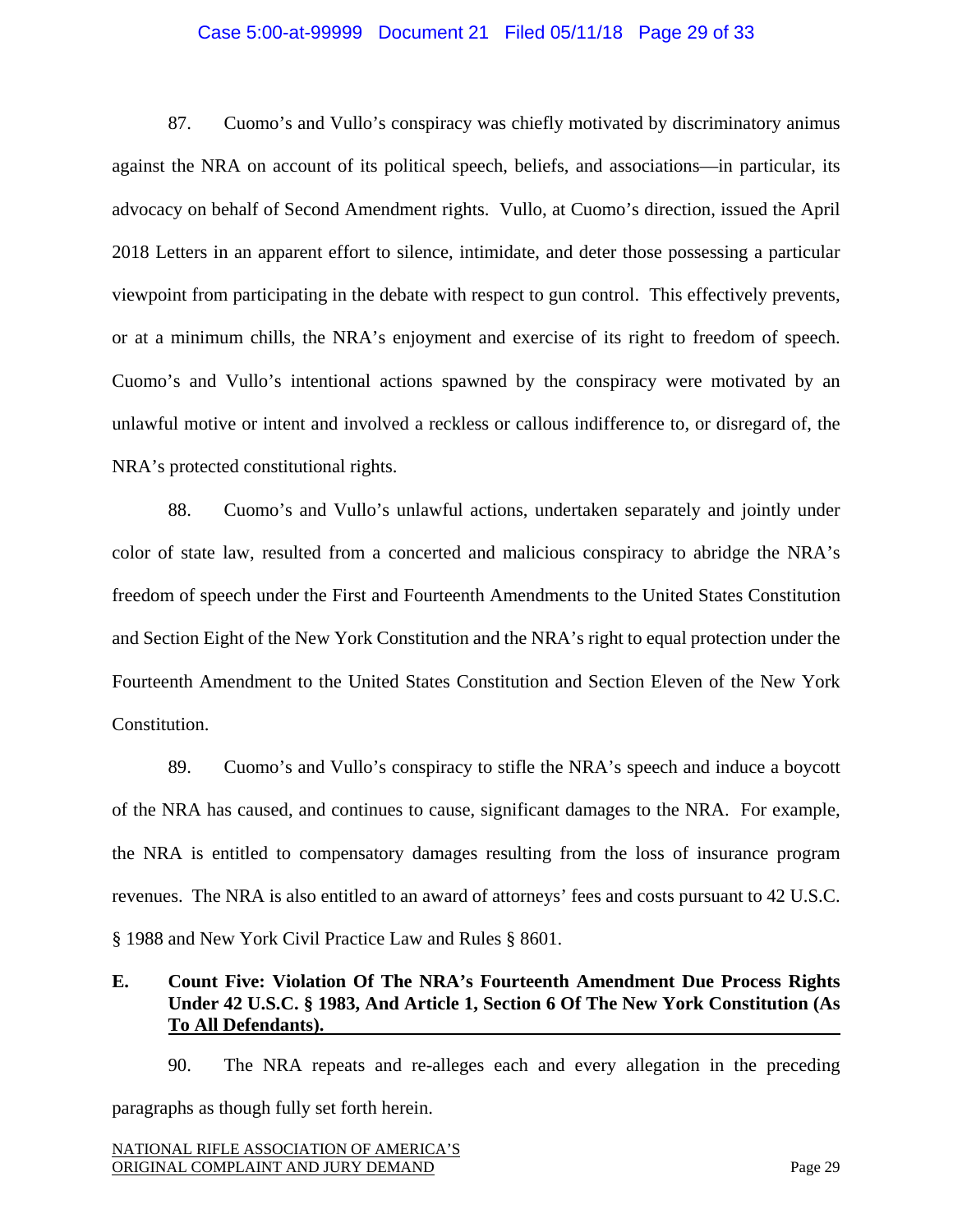#### Case 5:00-at-99999 Document 21 Filed 05/11/18 Page 30 of 33

91. Defendants' actions have deprived the NRA of its constitutionally protected interests in engaging in core political advocacy and pursuing revenue opportunities free from unreasonable government interference by coercing financial institutions to cease providing essential services to the NRA and other "gun promotion" organizations.

92. For decades, the NRA has contracted with insurance-industry firms and professionals to create affinity-insurance programs providing life, health, property, casualty, and other similar types of insurance to NRA members, as well as club and business affiliates. The NRA has invested significant time, money, and effort into these insurance program in order to provide a valuable benefit to its members. Accordingly, the NRA has a property interest in the NRA-endorsed insurance policies, as well as a liberty interest in being able to endorse insurance products to its membership.

93. Defendants' April 2018 Letters, backroom exhortations during the DFS Investigation, and public statements caused, at a minimum, Lockton Affinity, Lockton Companies, and Chubb to discontinue their NRA-endorsed insurance options in New York or (in Chubb's case) nationwide and to never again participate in such programs, thus depriving the NRA of its property interest without due process of law.

94. Defendants, in their April 2018 Letters and in other public pronouncements, have made stigmatizing statements, including that the NRA represents a potential reputation risk to insurance companies and financial institutions, that the NRA is responsible for "senseless violence," and that the NRA is a threat to the public health and safety, that call into question the NRA's good name, reputation, honor, and integrity.

95. As evidenced by the actions multiple insurance companies have taken to terminate their business relationships with the NRA, Defendants' public statements and other unlawful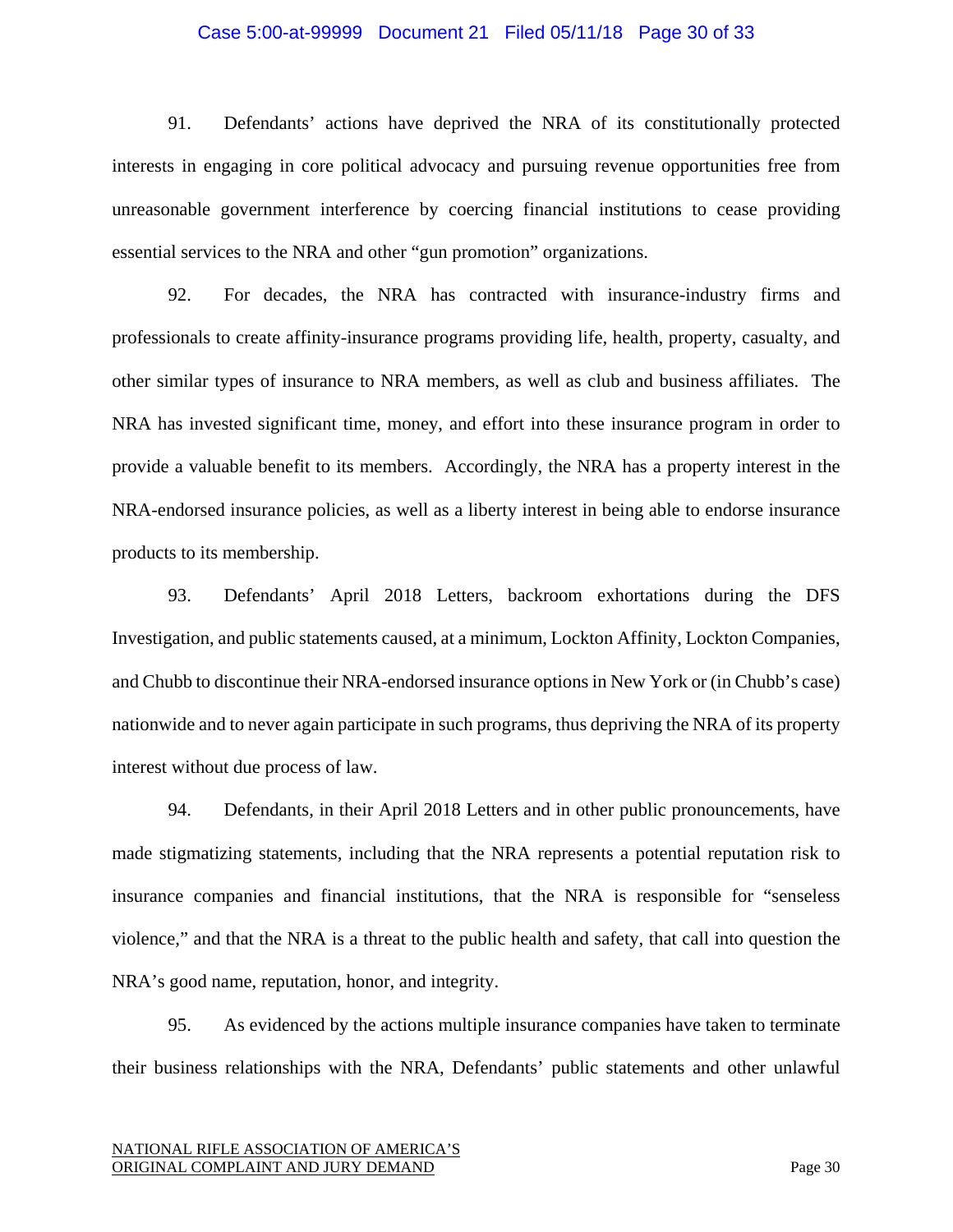### Case 5:00-at-99999 Document 21 Filed 05/11/18 Page 31 of 33

conduct have impugned the NRA's reputation in such a fashion as to materially obstruct and hinder the NRA's ability to carry its affinity insurance programs.

96. Defendants made these stigmatizing statements publicly, both through the release of the April 2018 Letters and in other public pronouncements.

97. Defendants made these statements concurrently with, or in close temporal relationship to, the decision by each of Lockton and Chubb to terminate one or more key business relationships with the NRA; those termination directly resulted from the coercion applied by Defendants to Lockton and Chubb.

98. Defendants' violation of the NRA's due process rights and deprivation of the NRA's interest in its NRA-endorsed insurance programs, as well as its other property and liberty interests, has resulted in significant damages to the NRA, including increased development and marketing costs for new NRA-endorsed insurance programs. The NRA is also entitled to an award of attorneys' fees and costs pursuant to 42 U.S.C. § 1988 and New York Civil Practice Law and Rules § 8601.

99. The NRA also seeks an order preliminarily and permanently enjoining Cuomo and Vullo (in their official capacities) and DFS—including its officers, agents, servants, employees, and all persons in active concert or participation with them who receive actual notice of the injunction—from engaging in any conduct or activity which has the effect of interfering with, terminating, or diminishing any of the NRA's contracts and/or lawful business relationships with any organizations.

#### **VI.**

#### **DEMAND FOR JURY TRIAL**

100. The NRA hereby demands a trial by jury on all issues so triable.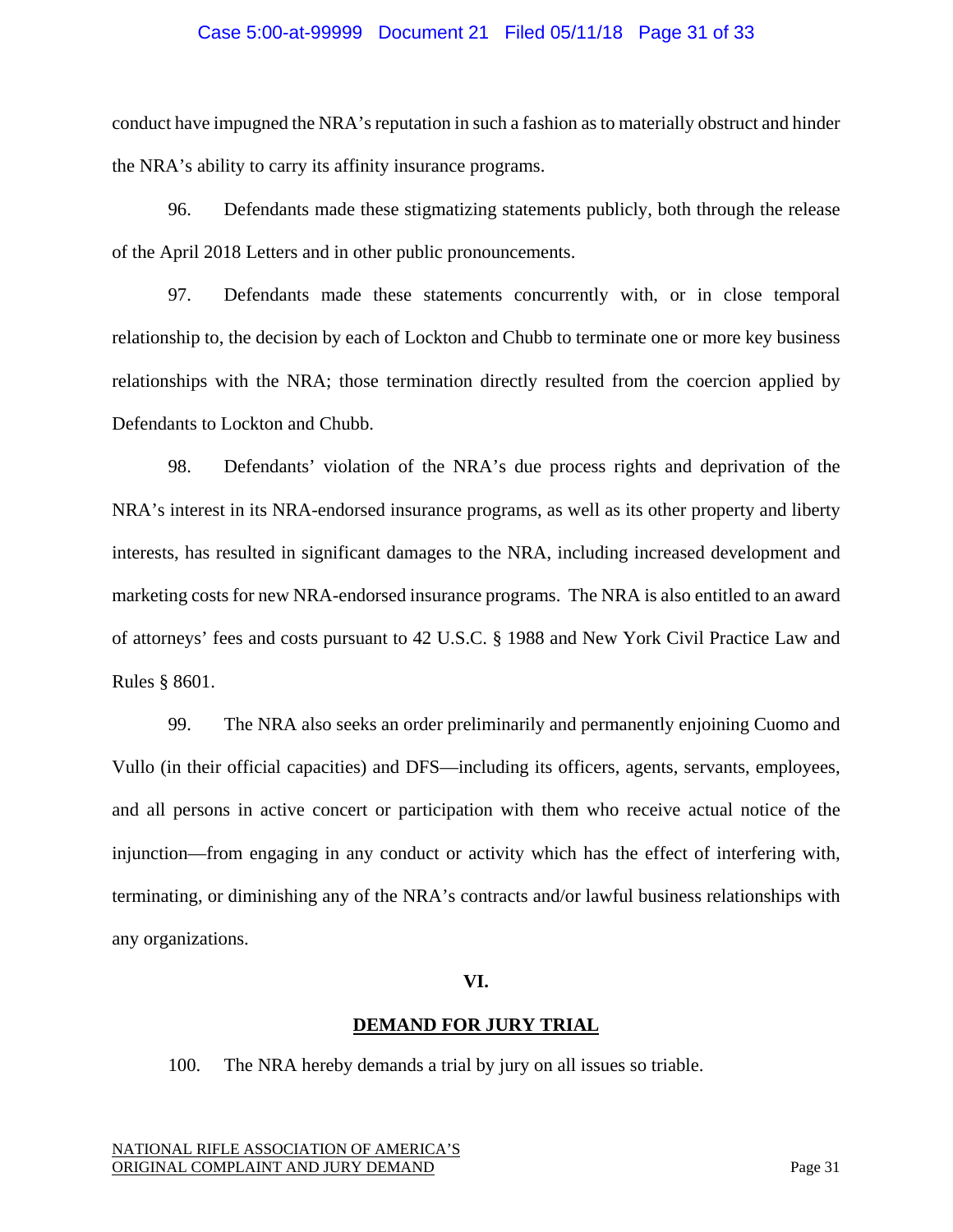### **VII.**

### **REQUEST FOR RELIEF**

WHEREFORE the NRA respectfully requests that the Court enter judgment in the NRA's favor and against Defendants, as follows:

a. Declaring, pursuant to 28 U.S.C. § 2201, that Defendants have violated the NRA's rights to free speech, due process, and equal protection under both the Federal and New York Constitutions;

b. Granting a preliminary and permanent injunction, pursuant to 28 U.S.C. § 1651 (a), 42 U.S.C. § 1983, and Rule 65 of the Federal Rules of Civil Procedure, ordering DFS, its agents, representatives, employees and servants and all persons and entities in concert or participation with it, Cuomo (in his official capacity), and Vullo (in her official capacity):

- (1) to immediately cease and refrain from engaging in any conduct or activity which has the purpose or effect of interfering with the NRA's exercise of the rights afforded to it under the First and Second Amendment to the United States Constitution and Section 8 to the New York Constitution;
- (2) to immediately cease and refrain from engaging in any conduct or activity which has the purpose or effect of interfering with, terminating, or diminishing any of the NRA's contracts and/or business relationships with any organizations;
- (3) to immediately cease and refrain from further selective enforcement of the Insurance Laws to the NRA endorsed policies; and
- (4) to enjoin or preclude the enforcement of the provisions of the Lockton and Chubb Consent Orders purporting to prohibit Lockton and Chubb from doing business with the NRA;